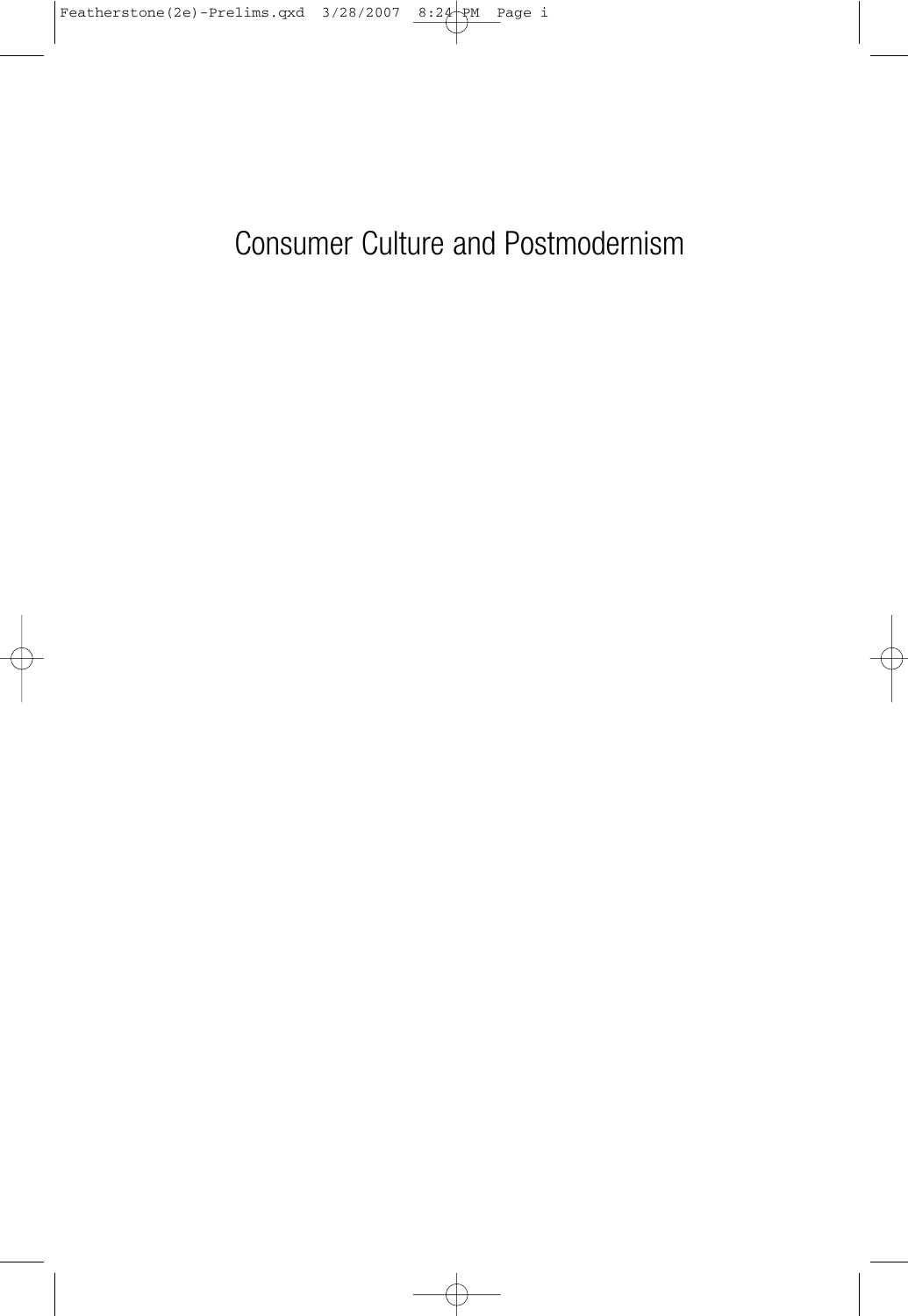### **Theory, Culture & Society**

*Theory, Culture & Society* caters for the resurgence of interest in culture within contemporary social science and the humanities. Building on the heritage of classical social theory, the book series examines ways in which this tradition has been reshaped by a new generation of theorists. It also publishes theoretically informed analyses of everyday life, popular culture, and new intellectual movements.

EDITOR: Mike Featherstone, *Nottingham Trent University*

#### SERIES EDITORIAL BOARD

Roy Boyne, *University of Durham* Mike Hepworth, *University of Aberdeen* Scott Lash, *Goldsmiths College*, *University of London* Roland Robertson, *University of Aberdeen* Bryan S. Turner, *University of Singapore*

#### THE TCS CENTRE

The Theory, Culture & Society book series, the journals *Theory, Culture & Society* and *Body & Society*, and related conference, seminar and postgraduate programmes operate from the TCS Centre at Nottingham Trent University. For further details of the TCS Centre's activities please contact:

Centre Administrator The TCS Centre, Room 175 Faculty of Humanities Nottingham Trent University Clifton Lane, Nottingham, NG11 8NS, UK e-mail: tcs@ntu.ac.uk web: http://tcs.ntu.ac.uk

*Recent volumes include:*

Informalization: Manners and Emotions Since 1890 *Cas Wouters*

The Culture of Speed: The Coming of Immediacy *John Tomlinson*

The Dressed Society: Clothing, the Body and Some Meanings of the World *Peter Corrigan*

Advertising in Modern and Postmodern Times *Pamela Odih*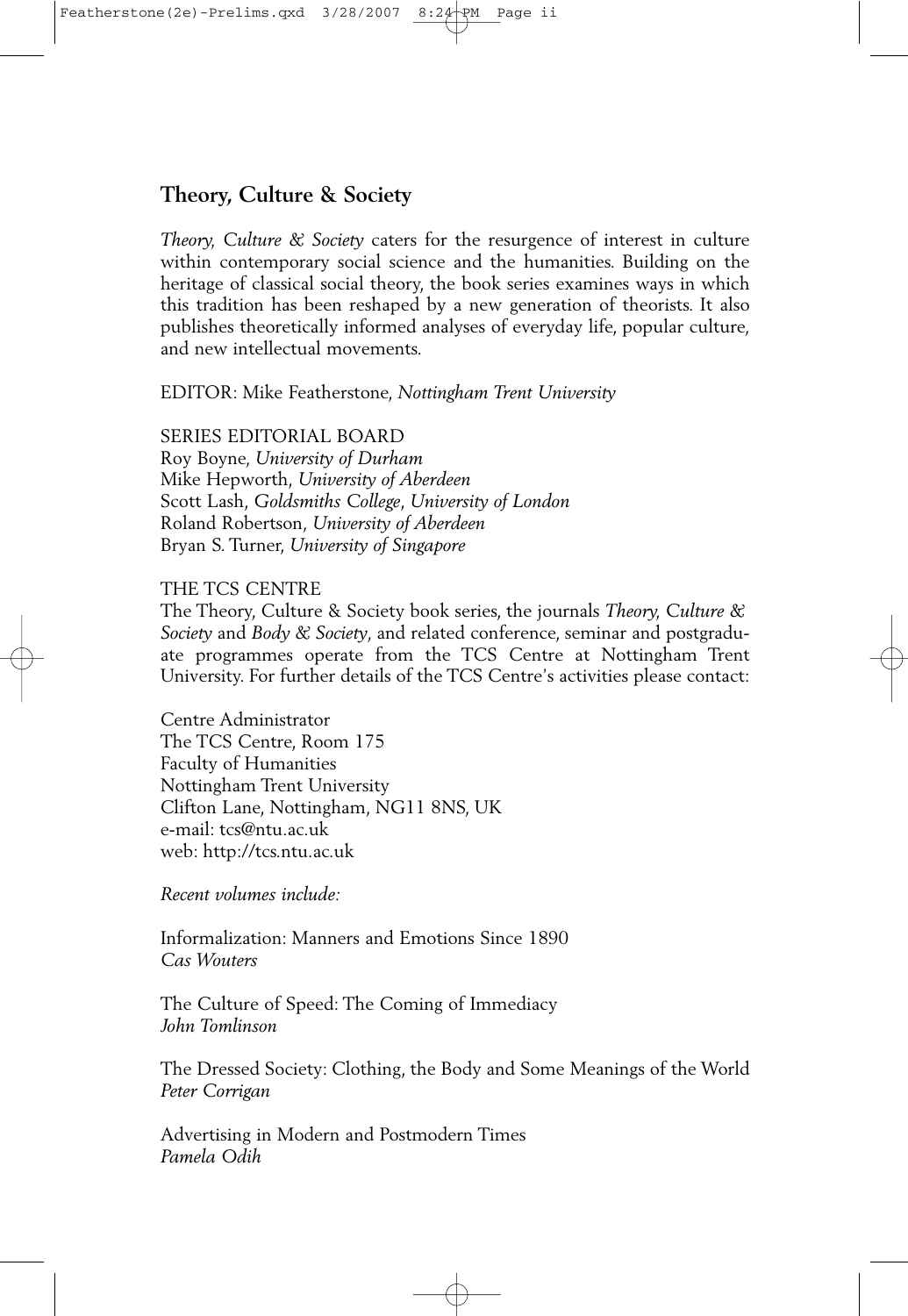2nd edition

Mike Featherstone

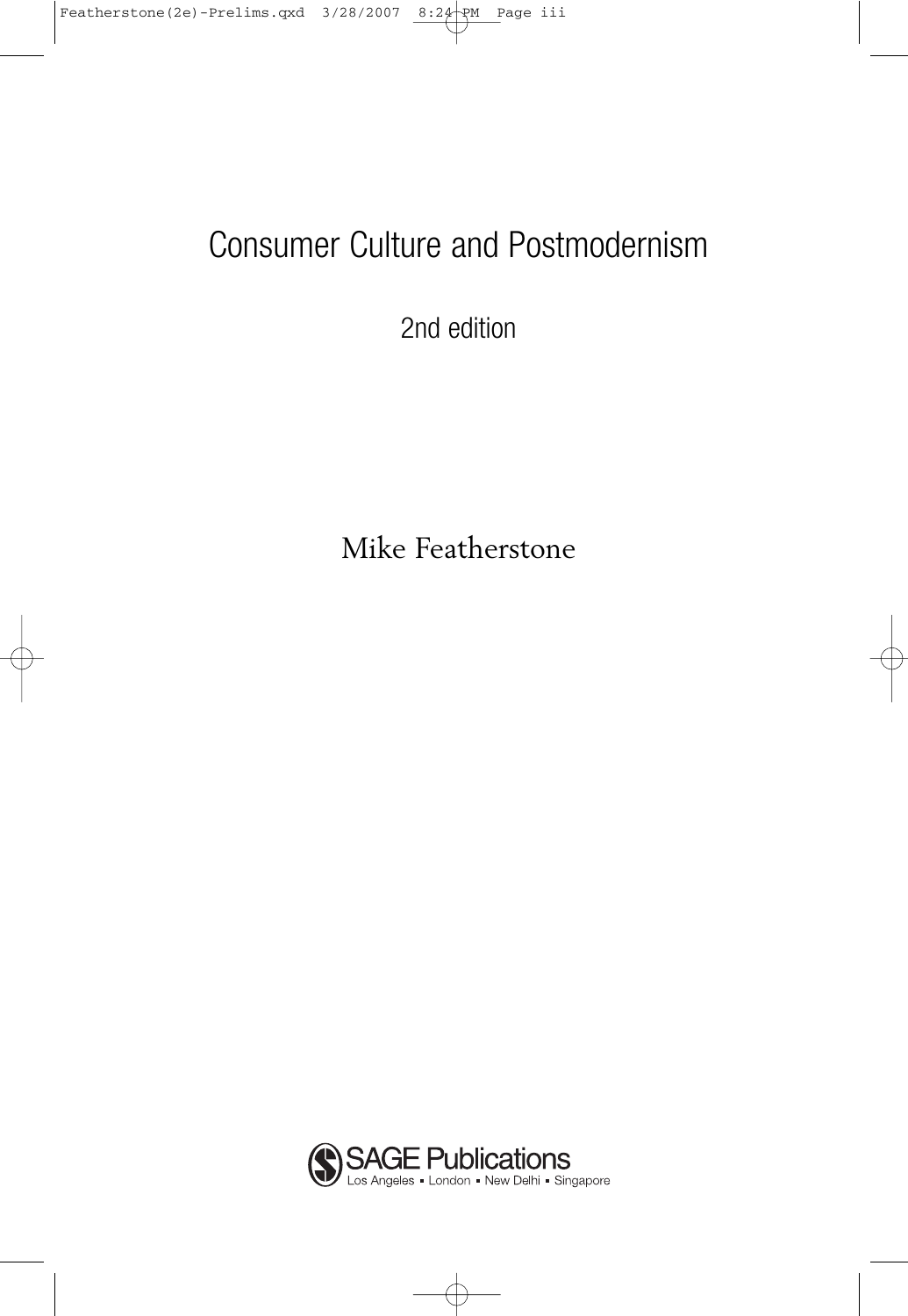© Mike Featherstone 2007

First published 2007

Apart from any fair dealing for the purposes of research or private study, or criticism or review, as permitted under the Copyright, Designs and Patents Act, 1988, this publication may be reproduced, stored or transmitted in any form, or by any means, only with the prior permission in writing of the publishers, or in the case of reprographic reproduction, in accordance with the terms of licences issued by the Copyright Licensing Agency. Enquiries concerning reproduction outside those terms should be sent to the publishers.



SAGE Publications Ltd 1 Oliver's Yard 55 City Road London EC1Y 1SP

SAGE Publications Inc. 2455 Teller Road Thousand Oaks, California 91320

SAGE Publications India Pvt Ltd B 1/I 1 Mohan Cooperative Industrial Area Mathura Road New Delhi 110 044

SAGE Publications Asia-Pacific Pte Ltd 33 Pekin Street #02-01 Far East Square Singapore 048763

#### **Library of Congress Control Number: 2007922932**

#### **British Library Cataloguing in Publication data**

A catalogue record for this book is available from the British Library

ISBN 978-1-4129-1013-2 ISBN 978-1-4129-1014-9 (pbk)

Typeset by C&M Digital (P) Ltd., Chennai, India Printed in Great Britain by [to be supplied] Printed on paper from sustainable resources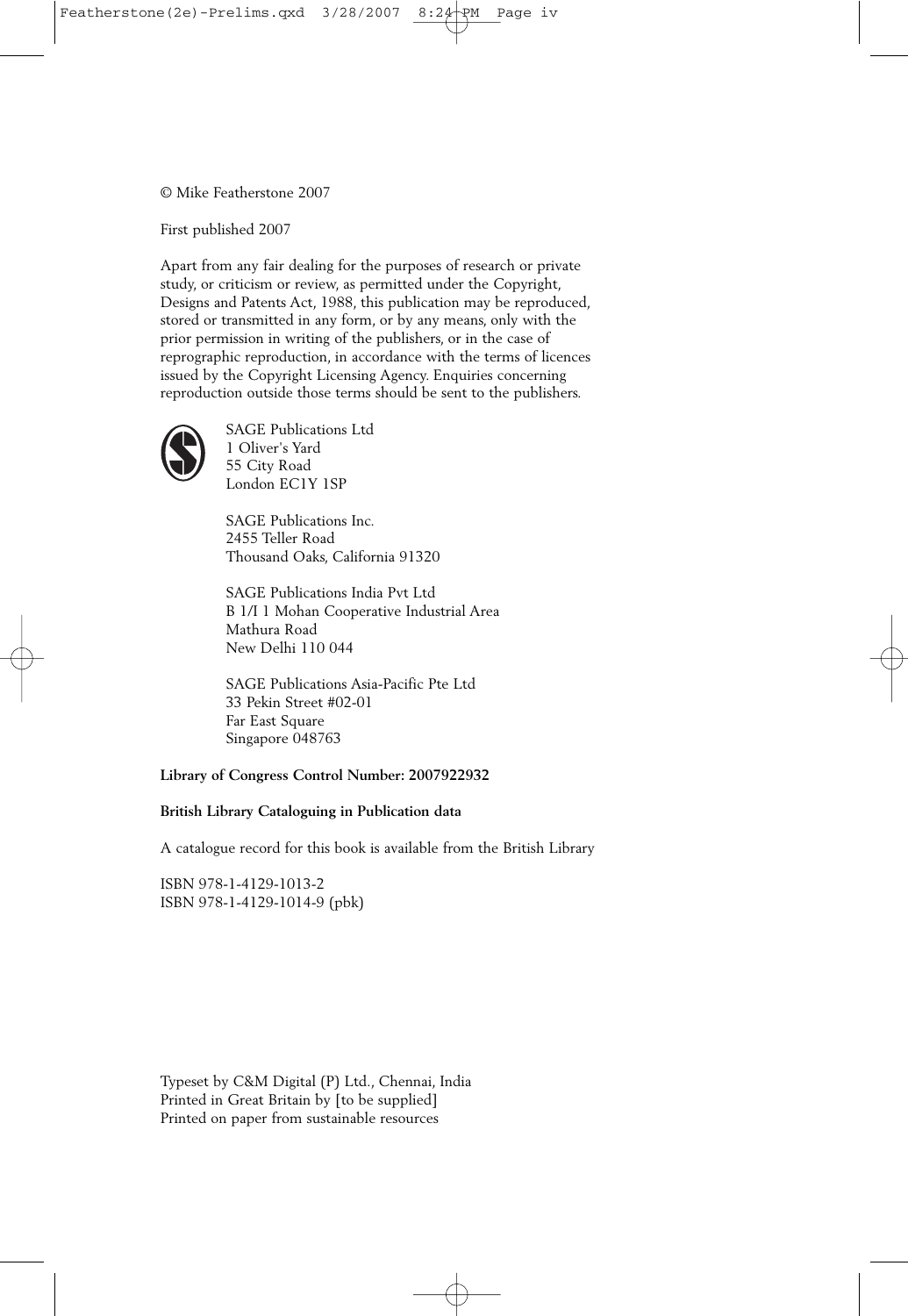# **Contents**

| Preface to the First Edition  |                                                        | vi  |
|-------------------------------|--------------------------------------------------------|-----|
| Preface to the Second Edition |                                                        | xii |
| 1                             | Modern and Postmodern: Definitions and Interpretations | 1   |
| $\overline{2}$                | Theories Of Consumer Culture                           | 13  |
| 3                             | Towards a Sociology Of Postmodern Culture              | 28  |
| 4                             | Cultural Change and Social Practice                    | 50  |
| 5                             | The Aestheticization of Everyday Life                  | 64  |
| 6                             | Lifestyle and Consumer Culture                         | 81  |
| 7                             | City Cultures and Postmodern Lifestyles                | 93  |
| 8                             | Consumer Culture and Global Disorder                   | 110 |
| 9                             | Common Culture or Uncommon Cultures?                   | 127 |
| 10                            | The Globalization of Diversity                         | 142 |
| 11                            | Modernity and the Cultural Question                    | 147 |
| Bibliography                  |                                                        | 182 |
| Index                         |                                                        | 198 |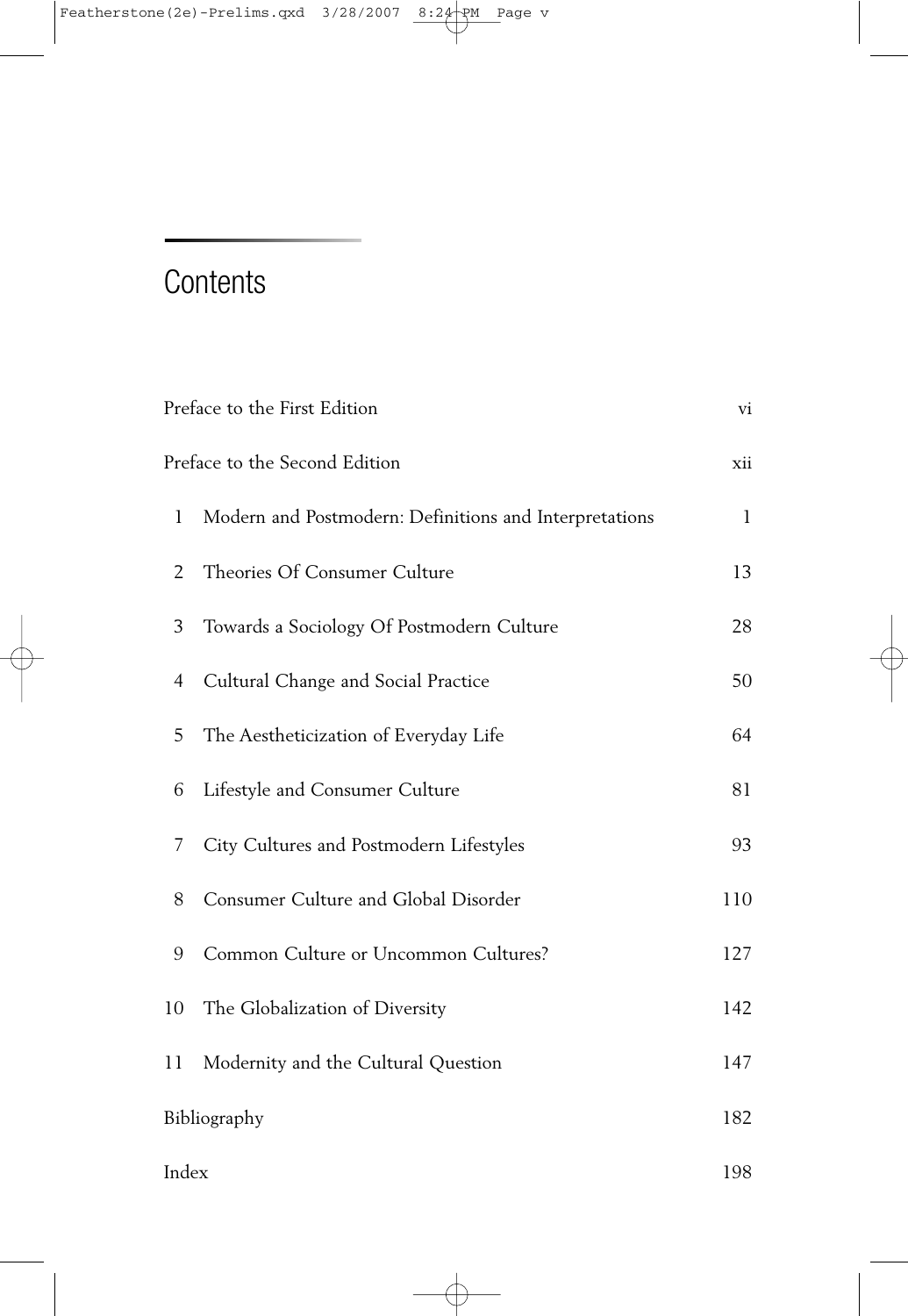### Preface to the First Edition

I first became interested in consumer culture in the late 1970s. The stimulus was the writings of members of the Frankfurt School and other proponents of Critical Theory which were featured and discussed so well in journals like *Telos* and *New German Critique.* The theories of the culture industry, reification, commodity fetishism and the instrumental rationalization of the world directed attention away from a focus on production towards consumption and processes of cultural change. These various conceptualizations were particularly helpful to me in understanding an area which has long been under-theorized – at least in terms of attention directed at it by social and cultural theorists – the study of ageing. Despite the important theoretical problems it raises in terms of the intersection of lived time and historical time, the generational experience, the relationship of body and self, etc., it was clear that few attempts had been made to explore these problems in relation to substantive processes of cultural change. The writing of critical theorists and others (especially Ewen, 1976) seemed to provide a useful bridge by directing attention to the role of the media, advertising, images, the Hollywood ideal, etc., and raised the question of their effects on identity formation and everyday practices. At this time 1 was writing a book with Mike Hepworth (Hepworth and Featherstone, 1982) on the redefinition of middle age as a more active phase of 'middle youth', and an explanation which pointed to the development of new markets and the extension of active consumer-culture lifestyles with their emphasis upon youth, fitness and beauty to this group seemed plausible. This became explicitly formulated in a paper entitled 'Ageing and inequality: Consumer Culture and the Redefinition of Middle Age' presented at the 1981 British Sociological Association Conference (Featherstone and Hepworth, 1982). !t was followed by a more theoretical piece 'The Body in Consumer Culture' (Featherstone, 1982) and subsequently a special issue of the journal *Theory, Culture & Society* on Consumer Culture in 1983.

Today while there has been a steady growth of interest in, and use of the term, 'consumer culture', the theories of Adorno, Horkheimer, Marcuse and other critical theorists are no longer accorded great significance. Their approach is often presented as an elitist critique of mass culture which draws upon what are now regarded as dubious distinctions between real and pseudo individuality and true and false needs. They are generally regarded as looking down on the debased mass culture and as having little sympathy for the integrity of the popular classes' pleasures.The latter position has been strongly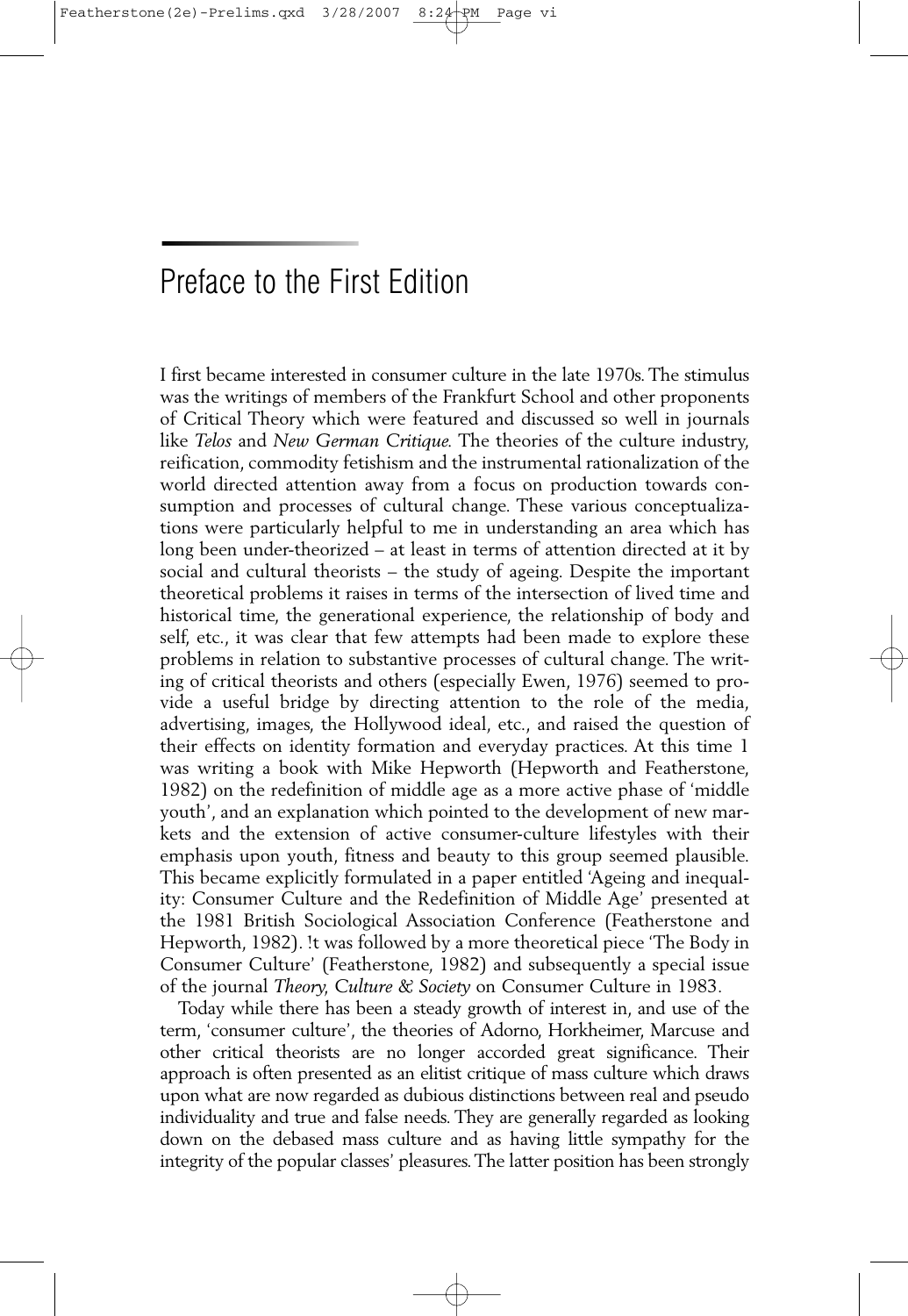endorsed by the swing to postmodernism. Yet despite the populist turn in analyses of consumer culture some of the questions raised by the critical theorists such as 'how to discriminate between cultural values', 'how to make aesthetic judgements', and their relation to the practical questions of 'how we should live', it can be argued have not actually been superseded but have merely been put aside.

Of interest here is the reflexive point which emerges most strongly in the chapters on postmodernism: the question of relevance: how and why we choose a particular frame of reference and evaluative perspective. If the study of consumption and concepts such as consumer culture manage to push their way into the mainstream of social science and cultural studies conceptual apparatus, what does this mean? How is it that the study of consumption and culture – both incidentally until recently previously designated as derivative, peripheral' and feminine, as against the centrality which was accorded to the more masculine sphere of production and the economy – are granted a more important place in the analysis of social relations and cultural representations? Is it that we have moved to a new stage of intra- or inter-societal organization in which both culture and consumption play a more crucial role? Variants of this thesis can be found in the writings of Bell, Baudrillard and Jameson which are discussed in this volume. Yet in addition to this plausible assumption that we have moved into a stage of 'capitalism' (consumer capitalism), 'industrialization' (post-industrial or information society) or 'modernity' (high modernity or postmodernity) which is sufficiently new and distinctive to warrant a new concept to redirect our attention, we must also face the possibility that it is not the 'reality' which has changed, but our perception of it. This latter viewpoint is captured in the epigram by Max Weber which heads the final chapter 'Each sees what is in his own heart.' We therefore need to investigate the processes of conceptformation and de-formation amongst cultural specialists (artists, intellectuals. academics and intermediaries), This directs our attention towards the particular processes which take place within the specialist cultural field and its various subfields: the struggles between established and outsider groups to monopolize and stabilize symbolic hierarchies. It is only by attempting to understand the changing practices interdependencies and power balances of culture specialists which influence the production of specialist culture, in the restricted sense of cultural models, interpretations, conceptual apparatuses, pedagogies and commentaries, that we can better understand our modes of perception and evaluation of culture 'out there'. This problem, that of the interrelationship between the changing nature of the various specialist formulations of culture and the various regimes of signification and practices which make up the fabric of everyday lived culture is not only important in understanding the swing towards positive and negative evaluations of mass, popular and consumer cultures. but also, I would argue, is central to the understanding of postmodernism. In my case, my interest in postmodernism was the outgrowth of the problems encountered in attempting to understand consumer culture, and the need to explore the direct links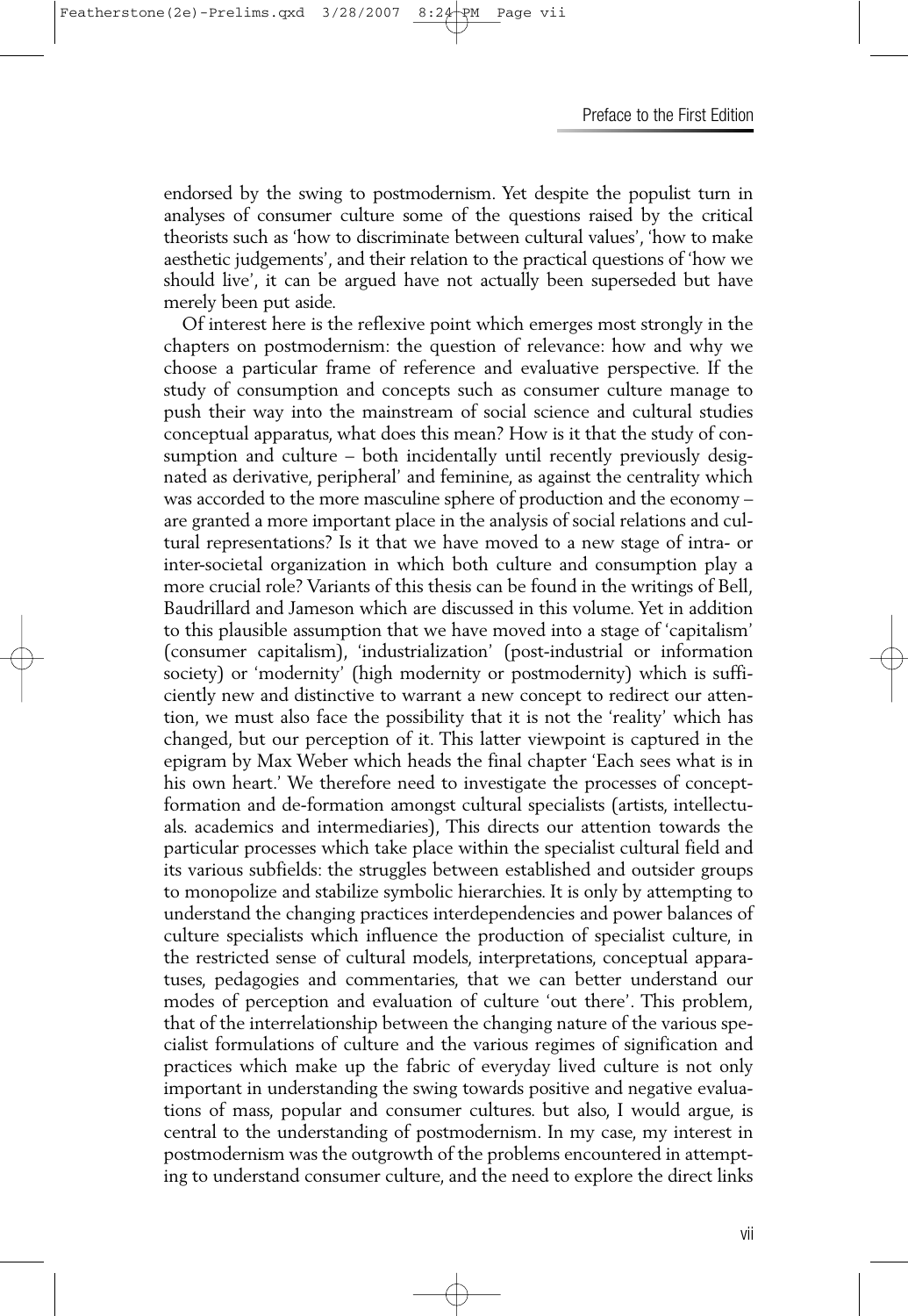made between consumer culture and postmodernism by Bell, Jameson, Baudrillard, Bauman and others.

A number of the chapters in this volume therefore also illustrate my concern to come to terms with the perplexing set of problems posed by the rise of the postmodern. They attempt to investigate the post modern not only as a cultural movement (postmodernism) produced by artists, intellectuals and other cultural specialists, but also inquire into how this restricted sense of postmodernism relates to alleged broader cultural shifts in everyday experiences and practices which can be deemed postmodern. This relationship cannot merely be assumed to be one in which cultural specialists play a passive role as particularly well-attuned receivers, articulators and interpreters of signs and traces of cultural change. Their active role and interest in educating and forming audiences which become sensitized to interpreting particular sets of experiences and artefacts via the label postmodern, must also be investigated. This also points to the salience of the changing interdependencies and power struggles between cultural specialists and other groups of specialists (economic, political, administrative and cultural intermediaries) which influence their capacity to monopolize and de-monopolize knowledge, means of orientation and cultural goods. In short we need to ask not only the question 'what is the postmodern?' but why and how we are concerned with this particular question. We need, therefore, to inquire into the conditions of possibility for the positive reception of the concept of the postmodern and its emergence as a powerful cultural image, irrespective of the actual cultural changes and social processes which some would wish to foreground as evidence of the postmodern. the alleged shift beyond the modern.

While it may be quite legitimate to work from a high level of abstraction and label a particular large slice of Western history as 'modernity', defined in terms of a specific set of characteristics, and then assume that we have moved away from this core towards something else, as yet ill-defined, there is the danger that, the more the opposite set of features initially formulated as the negativity of modernity is considered, the more it begins to take on a tantalizing life of its own and seems to be made real. Those whose gaze was formerly directed by images and figures of order, coherence and systematic unity, now learn to look through new cognitive frameworks emphasizing disorder, ambiguity and difference. It is then not a large step towards 'postmodernity': a term which carries the weight of a fundamental epochal shift which becomes accorded credibility with a set of deductions from equally speculative terminology such as post-industrial or information society listed to support it. There is nothing wrong with high level speculative theory except if it becomes presented and legitimated as having surpassed, or succeeded in discrediting the need for, empirical research. Unfortunately this would sometimes seem to have happened with the term 'postmodern' and its family of associates. In effect some would argue that the implications of postmodernism are that we must seek to discredit and abandon the old methodologies and not attempt to account for the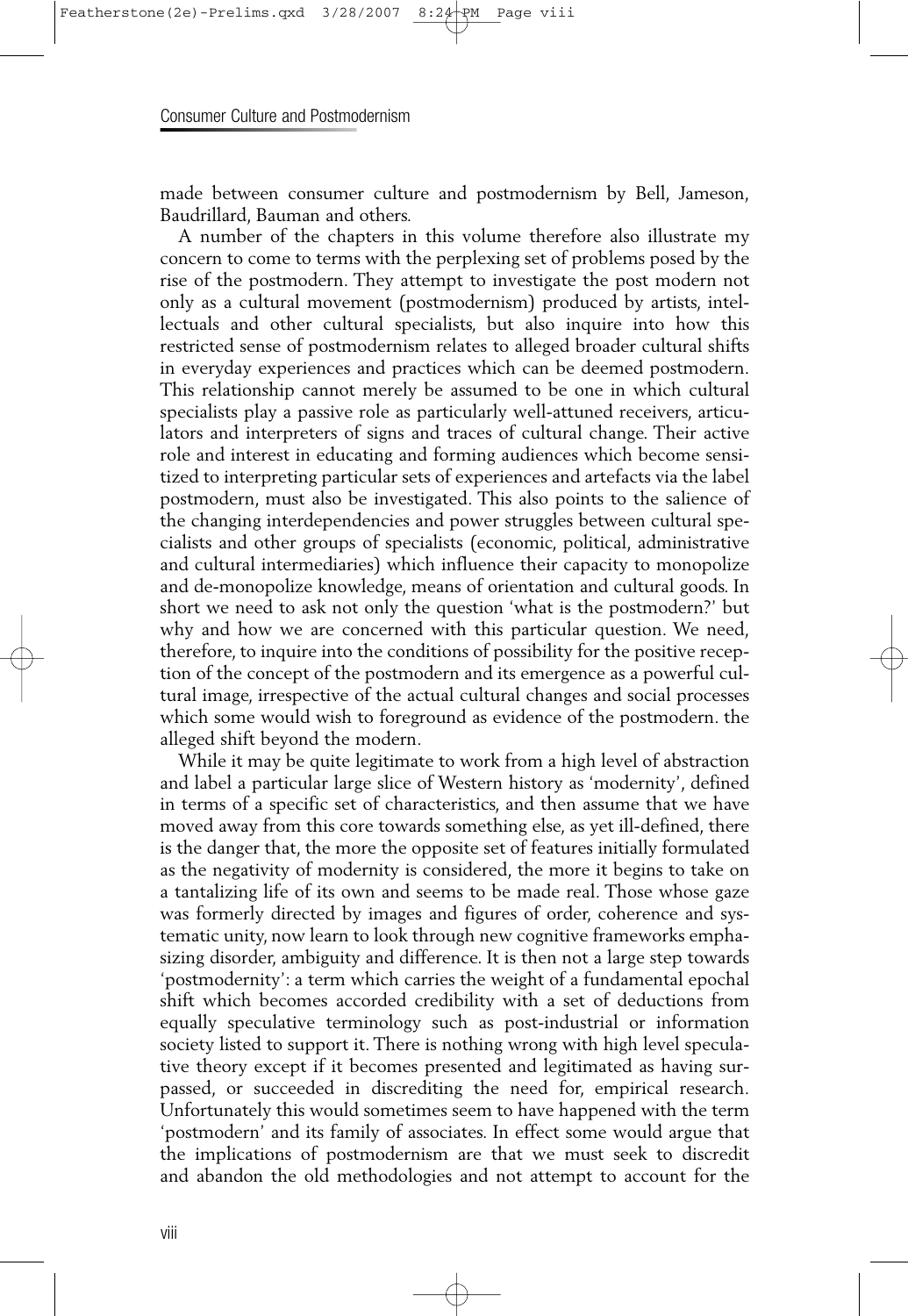postmodern, rather we should practise postmodernism and formulate a postmodern sociology.

A central intention then in this volume is to understand how postmodernism has arisen and become such a powerful and influential cultural image.This is not to assume that postmodernism is merely a deliberate 'artificial' construct of disaffected intellectuals out to increase their own power potential, Far from it. Rather it is to raise questions about the production, transmission and dissemination of knowledge and culture. The various chapters also take the experiences and practices designated as postmodernism seriously and seek to investigate and comprehend the range of phenomena associated with this category. Yet, once we focus on actual experiences and practices, it is clear that there are similarities between these alleged postmodern experiences and practices and many of those designated as modern (in the sense of *modernité),* and even pre-modern. This should therefore direct us away from some of the simple dichotomies and trichotomies suggested by the terms 'tradition', 'modern' and 'postmodern' and also lead us to consider similarities and continuities in experiences and practices which can effectively be regarded as trans-modern (and its associated category: *transmodernité).* It is such theoretical issues, the problems of eonceptualization and definition necessary to comprehend the alleged salience or expansion of the role of culture within contemporary societies which make the question of the postmodern so intriguing.

Such theoretical questions about the relationship of culture to society, which imply that we have too long operated with an overtly social conception of social structures and suggest that our general conception of culture is in need of major revision. have emerged in the 1980s. Indeed it is difficult to separate the question of the postmodern from the noticeable rise of interest in theorizing culture, which has propelled it from a peripheral status towards the centre of the various academic fields. This has also been reflected in the attention we have given to postmodernism in *Theory, Culture & Society* in a number of special issues. Our attention in the first place was directed towards the 'debates' between Habermas and Foucault which prompted me to construct a special issue of *TCS* around the question of 'The Fate of Modernity' (1985, 2(3)). It became clear in the planning of this issue and the subsequent response that the question of postmodernism needed a much broader and fuller treatment. This occurred in the double special issue on 'Postmodernism' (1988, 5(2–3)). I recall a good deal of scepticism at the time about whether postmodernism was merely a passing fad or fashionable theme of short duration. Postmodernism has surely now outlived the duration of a fad, and shows signs of remaining a powerful cultural image for some time yet. This is a very good reason for social scientists and others to be interested in it. Yet whether from this impulse there emerge useful social scientific conceptualizations of the postmodern which can be integrated into the current conceptual armoury, or even surpass it and point to the emergence of, or need for, new modes of conceptualization and cognitive frameworks, remains to be seen. As it stands, we cannot but welcome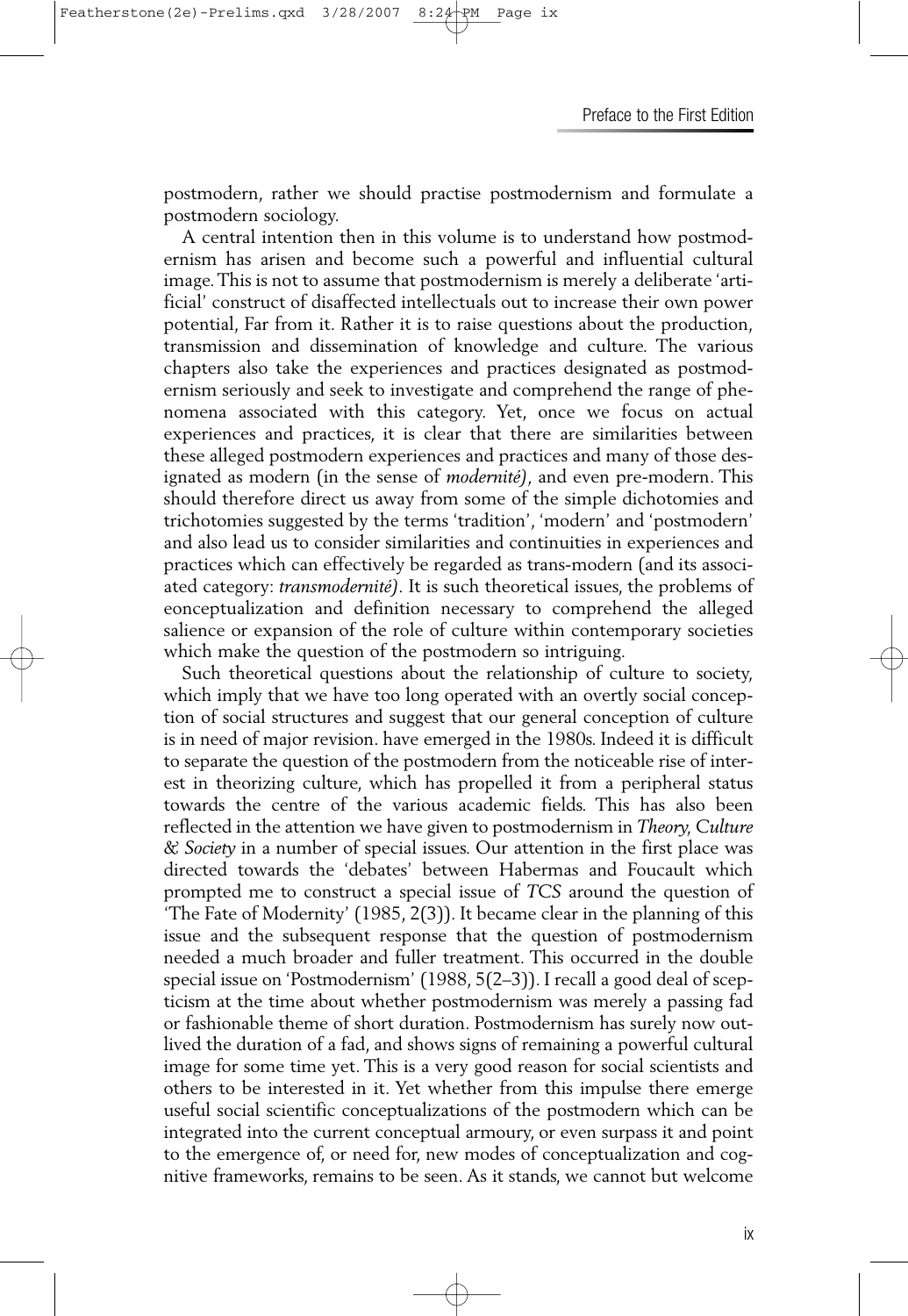the emergence of the postmodern for the range of social and cultural theoretical problems it has thrown up.

I would like to thank all my colleagues and friends involved in *Theory, Culture & Society* for their help and encouragement in putting together this book. In particular I have discussed many of the ideas at length with Mike Hepworth, Roland Robertson and Bryan S. Turner and I much appreciate their support. I would also like to acknowledge the encouragement and help of Stephen Barr, Zygmunt Bauman, Steve Best, Josef Bleicher, Roy Boyne, David Chaney, Norman Denzin, the late Norbert Elias, Jonathan Friedman, the late Hans Haferkamp, Doug Kellner, Richard Kilminster, Arthur Kroker, Scott Lash, Hans Mommaas, Stephen Mennell, Carlo Mongardini, Georg Stauth, Friedrich Tenbruck, Willem van Reijen, Andy Wernick, Cas Wouters and Derek Wynne, with whom I've discussed many of the issues raised in this volume. In addition I must mention the generous support given by my colleagues in the Department of Administrative and Social Studies at Teesside Polytechnic and in particular the role of Laurence Tasker and Oliver Coulthard who provided the institutional support and encouragement which has helped to make *Theory, Culture & Society* a viable journal, and has been so crucial in nourishing and sustaining my interest in the postmodern. I would also like to thank Jean Connell, Marlene Melber and the Data Preparation Section for so patiently keying in the many versions of the various chapters.

The chapters have appeared in the following previous versions:

- 1 'Modern and Postmodern: Definitions and Interpretations' was given at seminars at Goldsmiths' College, London University in February 1988, Trent University, Peterborough, Ontario in March 1988 and at the Amalfi European Prize for Sociology Conference in Amalfi, Italy in May 1988. A further version was given at the Centro de Investigacao y Estudos de Sociologia, Lisbon, June 1989. A version of it appeared as 'In Pursuit of the Postmodern', *Theory, Culture & Society* 5(2–3), 1988.
- 2 'Theories of Consumer Culture' is a revised version of the paper 'Perspectives on Consumer Culture' which first appeared in *Sociology,* 24(1), 1990.
- 3 'Towards a Sociology of Postmodern Culture' was presented at a seminar at Leeds University in May 1987 and at the European Sociological Theories Group Conference on Social Structure and Culture in Bremen in June 1987. It has appeared in H. Haferkamp (ed.), *Social Structure and Culture,* Berlin: de Gruyter, 1989 and in H. Haferkamp (ed.), *Sozial Struktur und Kultur,* Berlin: de Gruyter 1990.
- 4 'Cultural Change and Social Practice' was given at a workshop on the work of Fredric Jameson organized by Doug Kellner at the International Association for Literature and Philosophy Conference,, Lawrence, Kansas in May 1987. It was revised for publication in D. Kellner (ed.), *Postmodernism/Jameson/Critique,* Washington: Maisonneuve Press, 1989.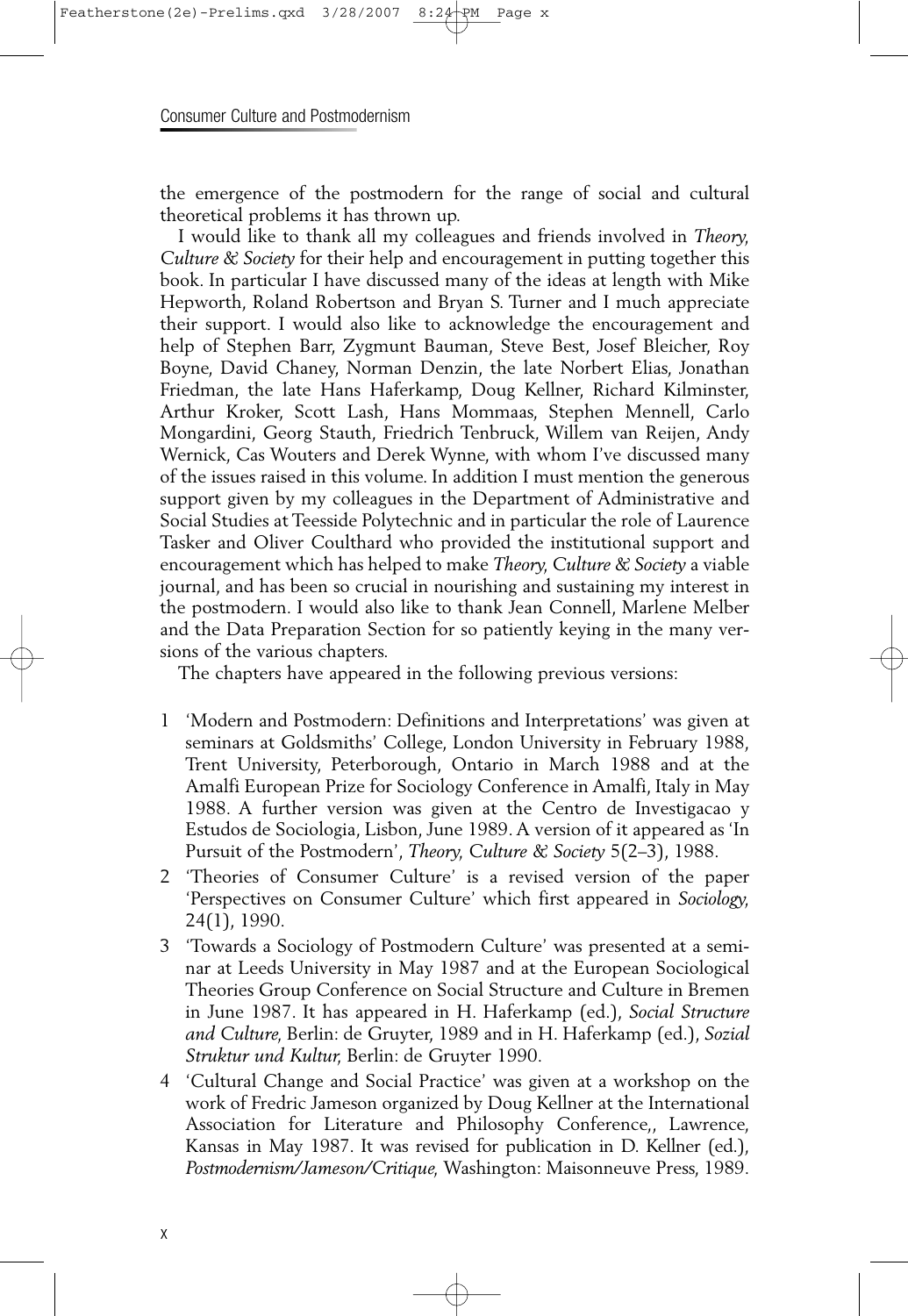- 5 'The Aestheticization of Everyday Life' was first given at the Popular Culture Association Conference, New Orleans in April 1988. It was also given at the Conference on Modernity as History, Copenhagen in September 1988 and at a seminar at Lund University, Sweden in October 1988. A version of it will appear in S. Lash and J. Friedman (eds), *Modernity and Identity,* Oxford: Basil Blackwell.
- 6 'Lifestyle and Consumer Culture' was first presented at the Conference on Everyday Life, Leisure and Culture at the University of Tilburg in December 1985. It appeared in Ernst Meijer (ed.), *Everyday Life: Leisure and Culture,* Tilburg 1987 and in *Theory, Culture & Society,* 4(1), 1987.
- 7 'City Cultures and Postmodern Lifestyles' was presented at the 7th European Leisure and Recreational Association Congress on Cities for the Future, Rotterdam in June 1989. It has appeared in the post-congress volume *Cities for the Future,* edited by L.J. Meiresonne, The Hague: Stichting Recreatic, 1989.
- 8 'Consumer Culture and Global Disorder' was presented at the Conference on Religion and the Quest for Global Order, St Martin's, West Indies in October 1987. It will appear in W.R. Garrett and R. Robertson (eds), *Religion and the Global Order,* New York: Paragon House.
- 9 'Common Culture or Uncommon Cultures?' was first given at the Higher Education Foundation Conference on the Value of Higher Education, St Anne's College, Oxford in March 1989. A revised version has appeared in *Reflections on Higher Education,* 4 (Dec.), 1989.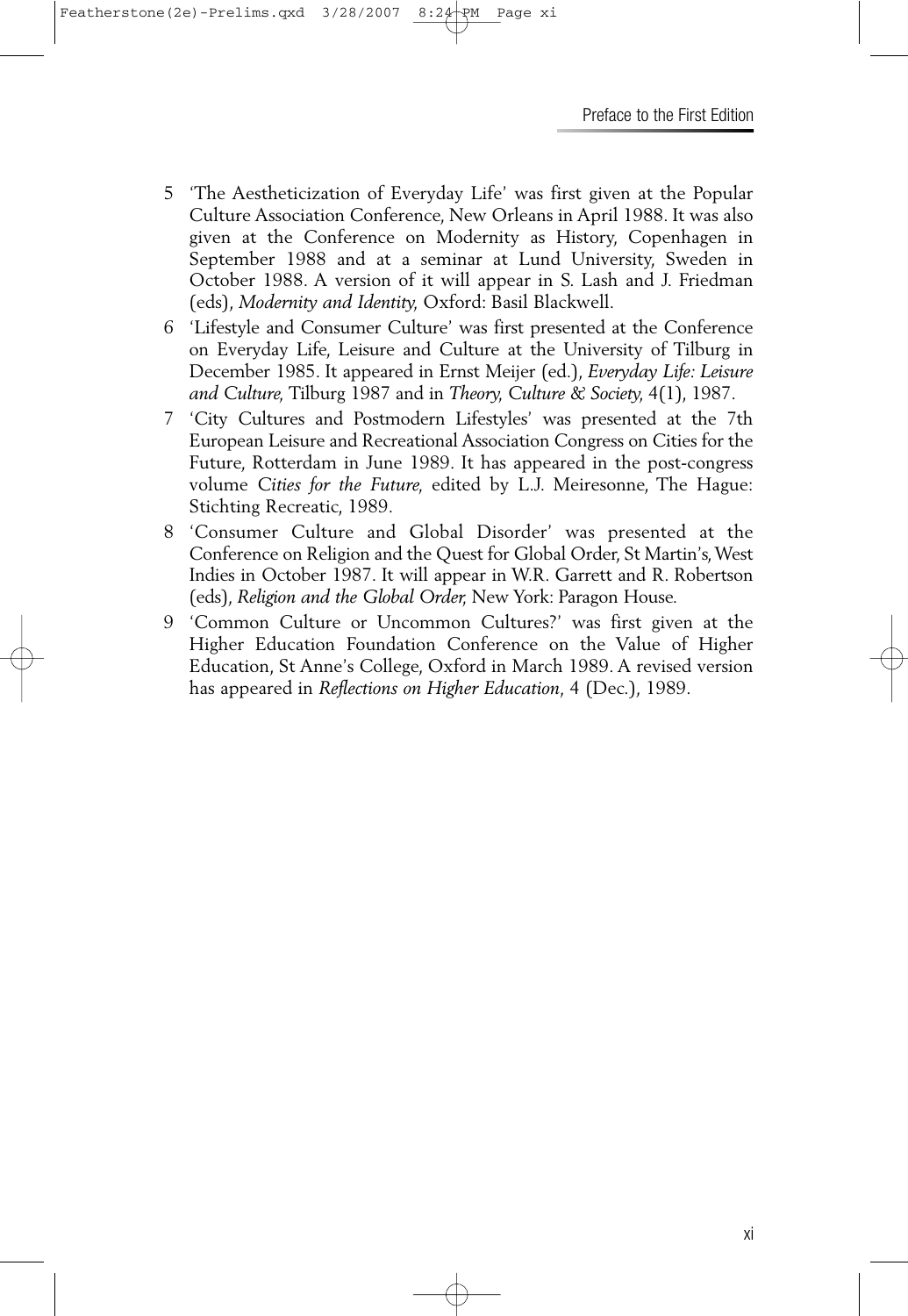#### Consumer Culture

It is now some fifteen years since *Consumer Culture and Postmodernism* was published in 1991, with many of the original versions of the various chapters in the book having been written in the period 1983 to 1990. In the intervening period the stock of consumer culture has risen and postmodernism has fallen. Interest in consumer culture has gathered pace with the appearance of journals, book series, study groups, conferences, research programmes devoted to scrutinizing every aspect of the topic. At the same time postmodernism, has dropped out of site and is no longer a fashionable term, indeed for many it is decidedly *demodé*. The rise of consumer culture is perhaps surprising, given the lack of critical purchase the term had in sociology and cultural studies in the 1980s. For some the term needed to be treated with suspicion as it was linked to mass society theory. For those in British cultural studies it was associated with the culture industry analyses of Adorno and the Frankfurt School, or even worse the theories of reification and fetishism of commodities of Lukács, who was seen as discredited with the rise of interest in Althusser in the 1970s. Books like Stuart Ewen's *Captains of Consciousness: Social Roots of the Consumer Culture* (1976) which was one of the first usages of the term consumer culture and Daniel Bell's *Cultural Contradictions of Capitalism* (1976) made little impact.

It was the conjunction of consumer culture with postmodernism that sparked a good deal of interest in investigating the actuality of the postmodern. The work of Frederic Jameson (1979, 1984a, 1984b) was particularly influential here. Postmodernism was seen as the cultural logic of late capitalism, the third stage of capitalism, that of the consumer society in the post Second World War era. In effect a consumer society was seen as a culturally saturated society, in which production was geared to consumption with the circulation of a 'surfeit of signs and images' giving rise to both a Disneyland simulational culture and 'a stylish promiscuity' which overloaded the traditional cultural sphere of literary and artistic production. Whereas for Jameson it was the new mass consumer culture which was destroying intellectual culture, for Bell (1976) it was the a section of the intellectual and artistic elite, those associated with the development of modernism in the 1920s, who he saw as legitimating the transgressive and hedonistic tendencies in the nascent consumer culture, turning people away from the 'puritan ethic.' Postmodernism came later, in the 1960s and was regarded as a more dangerous intensification of these transgressive tendencies.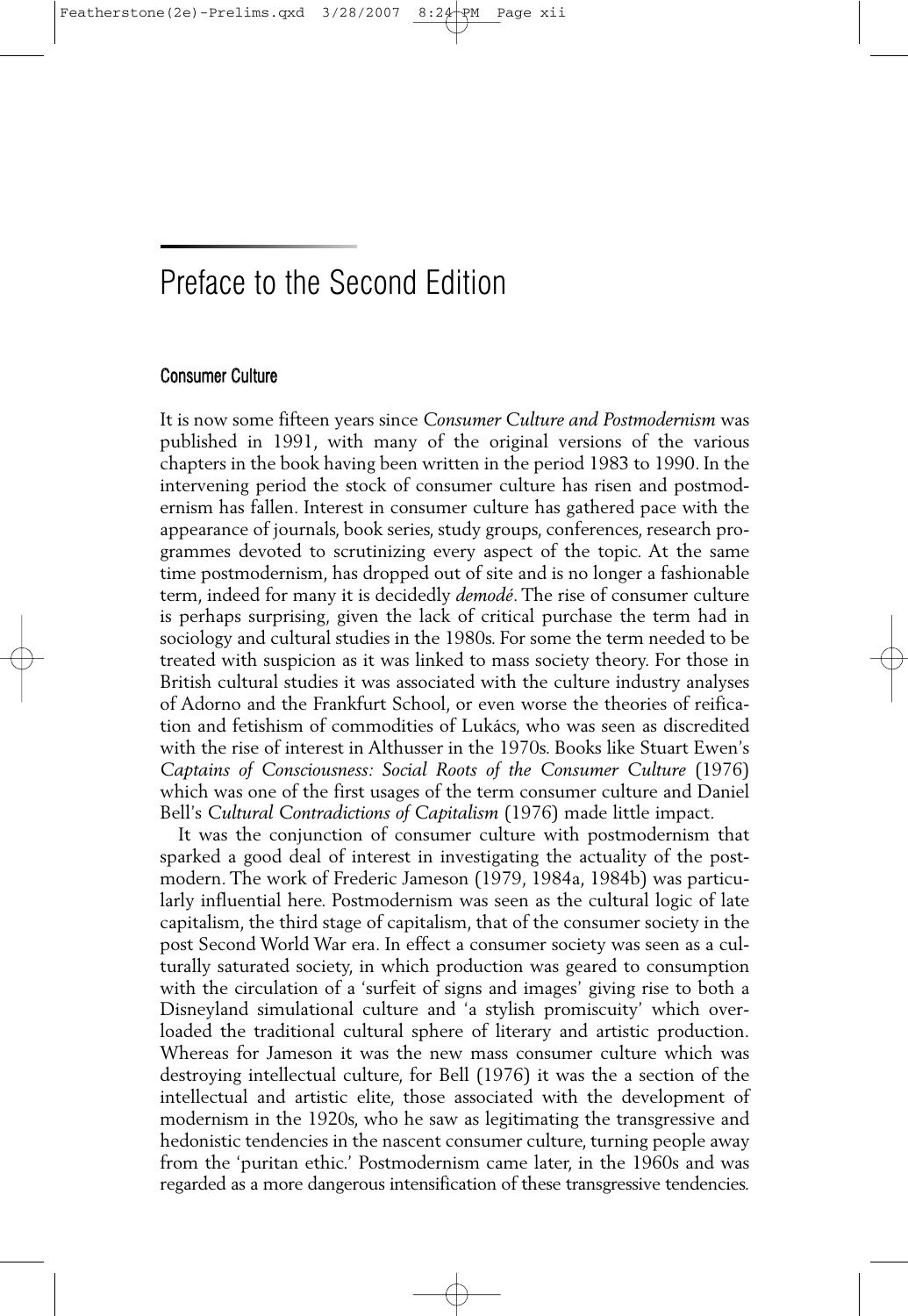In both cases postmodernism became associated with a consumer culture which was viewed negatively, the superficial hedonistic culture which either eroded the development of ethical, responsible active citizens needed to sustain democratic politics, or impeded the potential for people to imagine the alternative of a socialist future. Yet by the 1990s, consumer culture ceased to be viewed negatively by many people in sociology and cultural studies. The numbers of textbooks proliferates suggesting that consumer culture has become an increasingly popular undergraduate course. By the end of the decade we get the emergence of journals such as *Consumption, Markets and Culture* (1998-) followed by the *Journal of Consumer Culture* (2001-). Consumer culture also became legitimated as a research topic in the United Kingdom with the co-funded Economic and Social Research Council and the Arts and Humanities Research Council's *Cultures of Consumption* programme of research initiated in 2002, which further spawned a series of seminars, exhibitions and publications.

Here we can identify a number of issues arising out of this new wave of researching and writing on consumer culture. Firstly, there has been a laudable expansion of scope and interdisciplinary focus. New histories and geographies of consumption provide an expanded sense of the multiple origins and trajectories of consumer culture around the world. There are, therefore now a growing number of detailed historical and contemporary studies of consumption outside the West, (see the discussion of the rise of consumer culture in China and Japan material in the new additional chapter in this book on 'Modernity and the Cultural Question').

Secondly, the question of the limits of consumer culture has been given sharper focus through the awareness of the finite resource base of consumption and the persistence and sharpening of global inequalities. It can be argued that the vision of abundance has been central to consumer culture in modernity. Increasingly since the 18th century in the West, science and technology have been seen as factors of production which along with the capacity for invention, have enabled the productive exploitation of nature and the expansion of the range of goods. Visions of abundance became associated with free of movement and social mobility and attached to particular symbolic and actual places, with 'America' becoming the key example from the final decades of the 19th century onwards and throughout much of the 20th century (see Ewen and Ewen, 1982; Leach, 1993; McGovern, 1998). The right to consumption became increasingly seen as the reward for industrial expansion. Modern living became associated with the endless supply of new goods, to furnish more efficient homes filled with 'labour saving' devices, along with the access to new styles and fashions, coupled with a greater emphasis upon 'personality' and the presentation of self via techniques of grooming and body maintenance. This vision of consumer culture as involving active lifestyle construction and bodily renewal became linked to mobility: the promise of social mobility and personal transformation, along with the freedom of physical mobility, the capacity to move in search of employment, leisure or new significant others. In the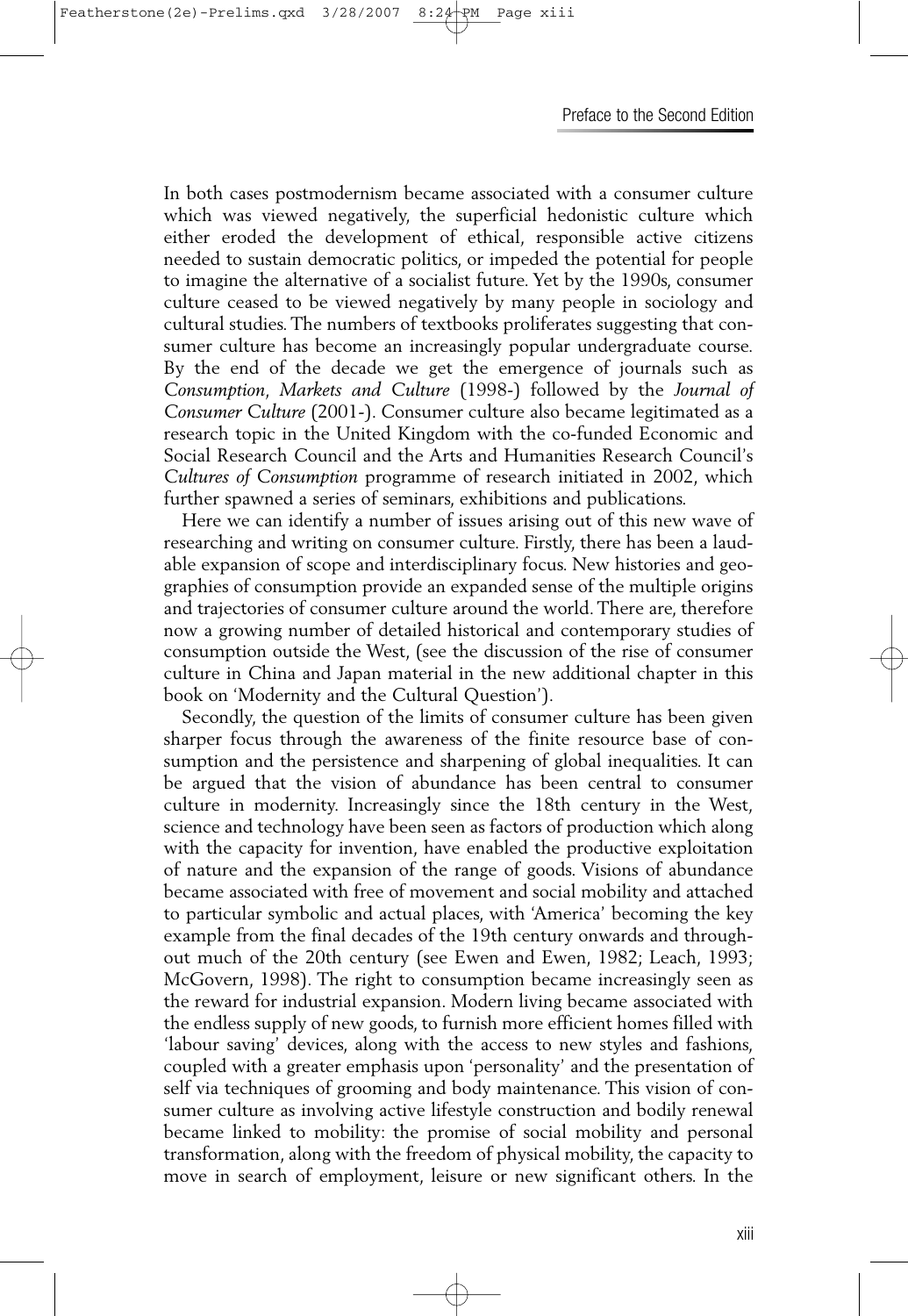United States this coalesced around a particular form of mobility: automobility (Featherstone, 2004). Something which in the course of the 20th century restructured the pattern of urban development with new dispersed locations for the expanding service and tertiary sector; manifest in workplace (the industrial estate and business park, home (the suburbs), and consumption and leisure spaces (shopping centres and malls, holiday resorts, theme parks). The first cracks in this model of the postwar consumer society began to occur in the discussions of the limits to growth in the wake of the 1973 oil crisis, with successive events, especially global warming in the 1990s increasingly reinforcing this view.

It became clear that the consumer society has limits: it is also a risk society, not only accumulating new goods, but also new 'bads' (Beck, 1993, 1996). Not only global warming, but also BSE/mad cow's disease, genetically modified food, new viruses and superbugs. Yet despite the intermittent media scares over the generation of new risks and continuing concerns over global warming, the notion of a limited consumer society, or the transformation into a 'conserver society' has hardly fired the public imagination or brought forth new political strategies. While some politicians acknowledged the need to tackle the carbon dioxide emissions problem in the 1997 'Kyoto Protocol to the United Nations Framework Convention on Climate Change,' others have been reluctant to sign up to ecological policies if they risk jeopardizing the sustained economic growth which ensures their continued re-election. In addition there have been those in various parts of the world, who followed President Bush and have disputed the grounds of the problem, despite compelling evidence from the scientific community and high profile publicity campaigns, such as that mounted by Al Gore with his global warming movie and book *An Inconvenient Truth* (2006). The movie was headlined on the US Fox News Channel in May 2006 with the question 'Al Gore's Global Warming Movie: Could it Destroy our Economy?' with a discussion in which some participants dismissed it in terms of 'hysteria' and 'socialist regulation.' Consumer culture and questions of sustainable consumption are clearly public sphere issues, yet we have to ask questions about the nature of the public sphere as it is a undoubtedly a mediatized and affective public sphere, an arena of segmentation and massification, of not just potential 'rational argument,' but of expression, invention and creation (Terranova, 2007).

#### Global Problems of Consumer Culture

The promise of consumer culture is central to the expansion of the new Asian economies, in particular China and India, which have staved off the possibility of a severe global recession over the last decade. Yet, this expansion of consumer culture means more goods, more air travel, more waste, pollution and carbon dioxide emissions. This dimension of the politics of consumption pushes consumer culture onto the international political agenda, with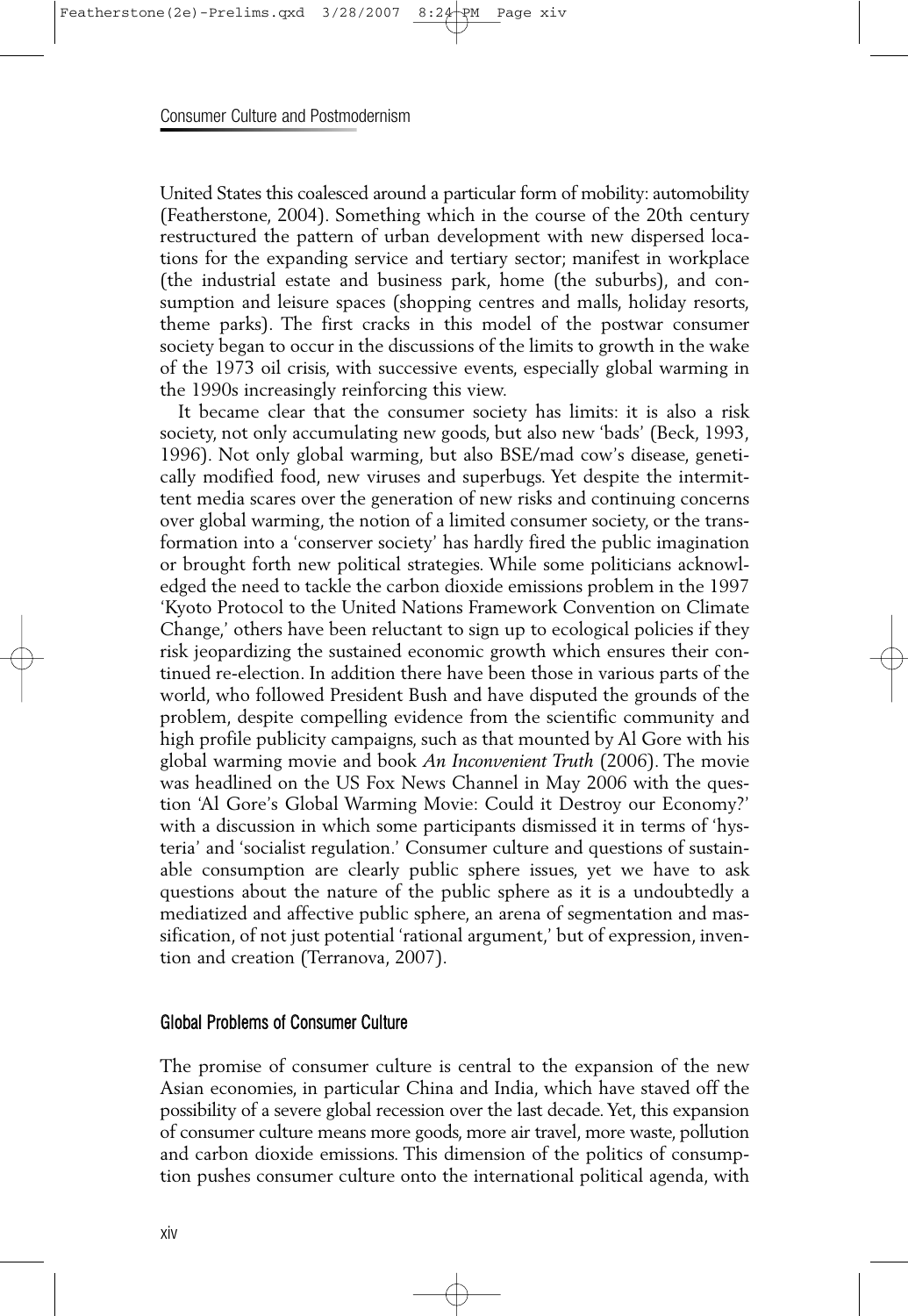various national politicians seeking to engage in a tit-for-tat blame-game, or to deny the problem exists. Consumer culture, then is difficult to relinquish or scale down as it has becomes both a major source of industrial production and employment. In addition it is a key mode of legitimation, a visible sign of the economic success and standing of a nation-state. Curbing consumption is not a popular option which means politicians, seek out 'technological fix' solutions which will allow the economy to proceed at full speed, but somehow clean up or recycle pollution and waste. Hence, the interest in the development of nanotechnology and other new technologies which will allegedly produce waste-eating organisms, along with the interest in more efficient forms of power such as the hydrogen engine, or nuclear fusion energy (Cooper, 2006). If consumer culture is central to the contemporary neo-liberal increasingly globally integrated economies of nationstates, and politicians' electoral success depends upon economic growth, to seek to constrain consumption becomes the unpopular and potentially unelectable option.

As consumer culture globalizes, there is also the sense, then, of the planetary limits to consumption: that we are literally consuming the planet and our human future at an unsustainable rate (an argument made forcefully by James Lovelock (2006) in *The Revenge of Gaia*). There has, of course, been a long history of attempts to shackle and regulate consumption and develop a more ethical and morally responsible attitude, at every stage of the expansion of consumer culture (Sassatelli, 2006; McGovern, 2006). There have been various forms of religious asceticism and Puritanism and secular forms of regulation. Over the last decade a clearer notion of the consumer-citizen has emerged with the citizen defined as having rights to be a consumer, and the consumer defined as having responsibilities to ask questions about the consequences, risks and planetary costs of consumption. For example, it was reported recently that there are calls to extend the energy efficiency labelling of 'white goods' such as fridges to other goods, not just in terms of output (energy running costs) but also in terms of 'carbon costs,' the actual input of energy expended in their manufacture (Finch and Vidal, 2007). The comparison of different goods will provide interesting evidence and make for more difficult ethical judgements. Motor cars and personal computers are not too different on 'carbon costs,' contrary to the popular image of the former being a major polluter and the latter somehow being clean and benign.

As has been emphasised in this book, consumption cannot be regarded as merely hedonistic, expressive and impulsive, however much this features in the advertising and lifestyle imagery. It clearly involves consumers in calculation, comparisons and research: in short consumer culture involves knowledge. Not just knowledge of cost-efficient goods and bargains, or that of the connoisseur or taste-maker who know their wine, décor, restaurants and travel destinations, but also (especially in the new middle class) knowledge of the ethical background of goods. Consumer movements not only seek to regulate the safety and advertising claims of goods, but also to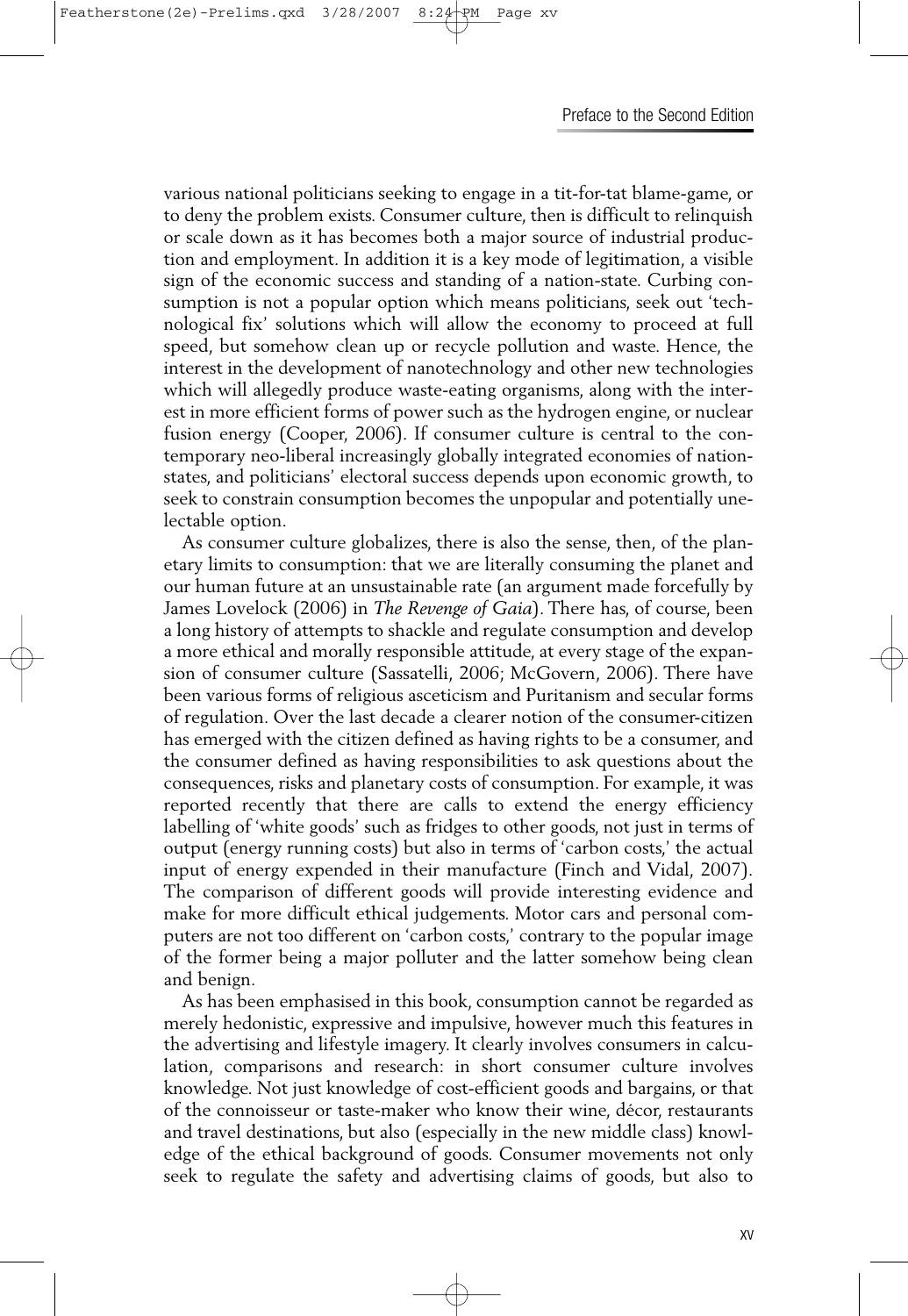circulate information about the ethical practices of companies (companies with good work practices outside the West, those which avoid cruelty to animals, etc.) and where to buy 'fair trade' goods which support local producers. This is not to say that the ethical gesture on the part of the consumer, is merely a cost, for it can also be displayed as a sign of virtue, of a particular form of ethically consistent conduct (see Featherstone, 1995), which is not immune from being classified by others as only another clever move in the unavoidable round of distinction games. Likewise 'good citizen' actions by retailers and manufactures, as we find in the announcements of 'carbon cost' labelling and emission controls by British supermarket and retail chains such as Tesco and Marks & Spencer in January 2007.

The success in Britain and Europe in the late 1990s of consumer campaigns to persuade supermarkets to label the genetically modified content of food and other goods, is an important episode in the politics of consumption, but by no means the final chapter. In addition, the intensification of circulation of information through the Internet, email lists, blogs etc., means that there is also greater knowledge about the manufacture of goods in the sweatshops of the Global South. The working conditions, low pay and lack of employment rights and protection of those who are subjected to the new forms of compound and indented labour, casts a shadow over the lifestyle advertising and brand images of everyday consumer culture goods such as trainers and jeans, turning hidden conditions of production into an ethical and political issue (Bender and Greenwald, 2003; Brecher and Costello, 1994; Klein, 2001). The highly publicised protests against the World Trade Organization new rounds of global deregulation which occurred in Seattle, Cancún and other places, has also further politicised the act of consumption. These tendencies make people more aware of the network of dependencies, by which consumption is tied to global inequalities. This was one of the driving forces behind the World Social Forum, with its vision that 'another world is possible,' a viable alternative to neo-liberal corporate globalization. The WSF has sought to develop networks and dialogue between a motley array of labour, feminist, new social movements, charity and religious groups largely from the south to explore new forms of global public sphere and civil society participation and democratization (Fisher and Ponniah, 2003; Santos, 2006; Patomäki, 2006; Patomäki and Teivainen, 2004).

In short, consumption can no longer be seen as an innocent act, but as part of the chains of interdependencies and networks which bind people together across the world in terms of production, consumption and also the accumulation of risks. Yet, however much there is a perceived political dimension to consumption and cosmopolitan potential to unite people together through their common human condition in the face of global risks and planetary dangers, consumer culture has become too firmly established as part of the takenfor-granted value assumptions of the contemporary age for it to be easily modified, or discarded altogether. If there is an emergent global culture,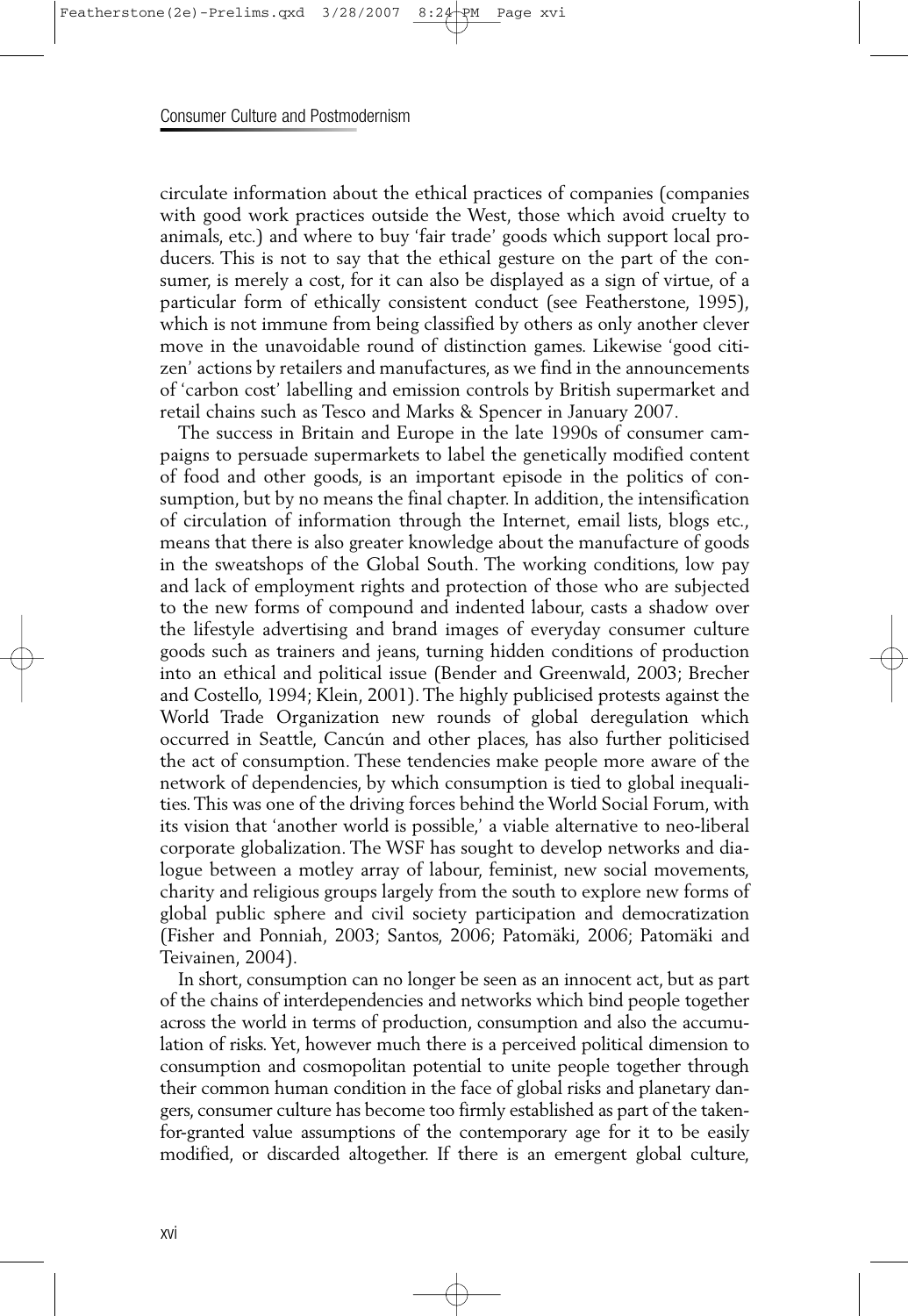consumer culture has to be seen as a central part of this field. An additional problem with cosmopolitan virtue, is that it can be seen as merely the advocacy of a particular version of cosmopolitanism, such as that associated with market trader cultures, or the European Kantian ideal, which doesn't sufficiently take into account Chinese, Indian, Islamic and other cosmopolitanism traditions (Featherstone, 2001; Cheah, 2006). There is no guarantee that the current international discussions about global warming and the need to regulate consumption will produce a consensus and concerted action.

Diminishing expectations do not sit easily with consumer culture values. If, as in the current phase, the real income of workers in various parts of the Western world, in particular United States, is threatened by the movement of jobs to Asia, notably Indian and China, then the right to consumption, to be a consumer-citizen becomes a political issue of another order. It is in this context that people start to speak about 'The End of the American Dream' (*BBC News* Website, 4 September 2005), at a time when the United States economy fails to sustain growth in real income levels despite major productivity increases by workers. Certainly the international context is one in which the Washington Consensus, the world economic order which underpins the economic globalization which fuels consumer culture, is under threat. There has even been talk of a new Beijing Consensus, premised on the rise of China which could steer the global economy in a different direction (*The Economist*, September 16, 2006). This suggests that in the longer term, the capacity of the United States to sustain its global military dominance in the face of the rise of Asia and 'the long war against terrorism' becomes more problematic. The difficulties of continuing to hold onto its 'state of exception' status (Malik, 2006), to continue to seek to steer the world in line with US political, economic and cultural objectives in this new context, has the danger of producing within the United States a strong nationalism with civilizational and Christian religious overtones – what William Connolly (2007) refers to as The Christo-Capitalist Assemblage.'

The above mentioned threat to the capacity to sustain income levels in the working classes in the West in face of the relocation and migration of jobs to cheaper labour markets is driven by the dynamic of neo-Liberal economic globalization (Featherstone, 2001, 2006). The neo-Liberal pact which became established in the 1980s initially in the United States and Britain, which has subsequently become globalized, provided a package of welfare state cuts, governmental deregulation of financial markets and other bodies, introduction of measurable assessment, competition and league tables for government funded bodies such as universities, hospitals etc., along with low rates of income tax and the promise of economic growth. One consequence has been the widening of the gap between the rich and the poor within Western societies, but also globally too. According to a global study from the World Institute for Development Economics Research of the United Nations the richest 1 percent of the world's population owns 40 percent of the planet's wealth. The richest 10 percent own over 85 percent of the world's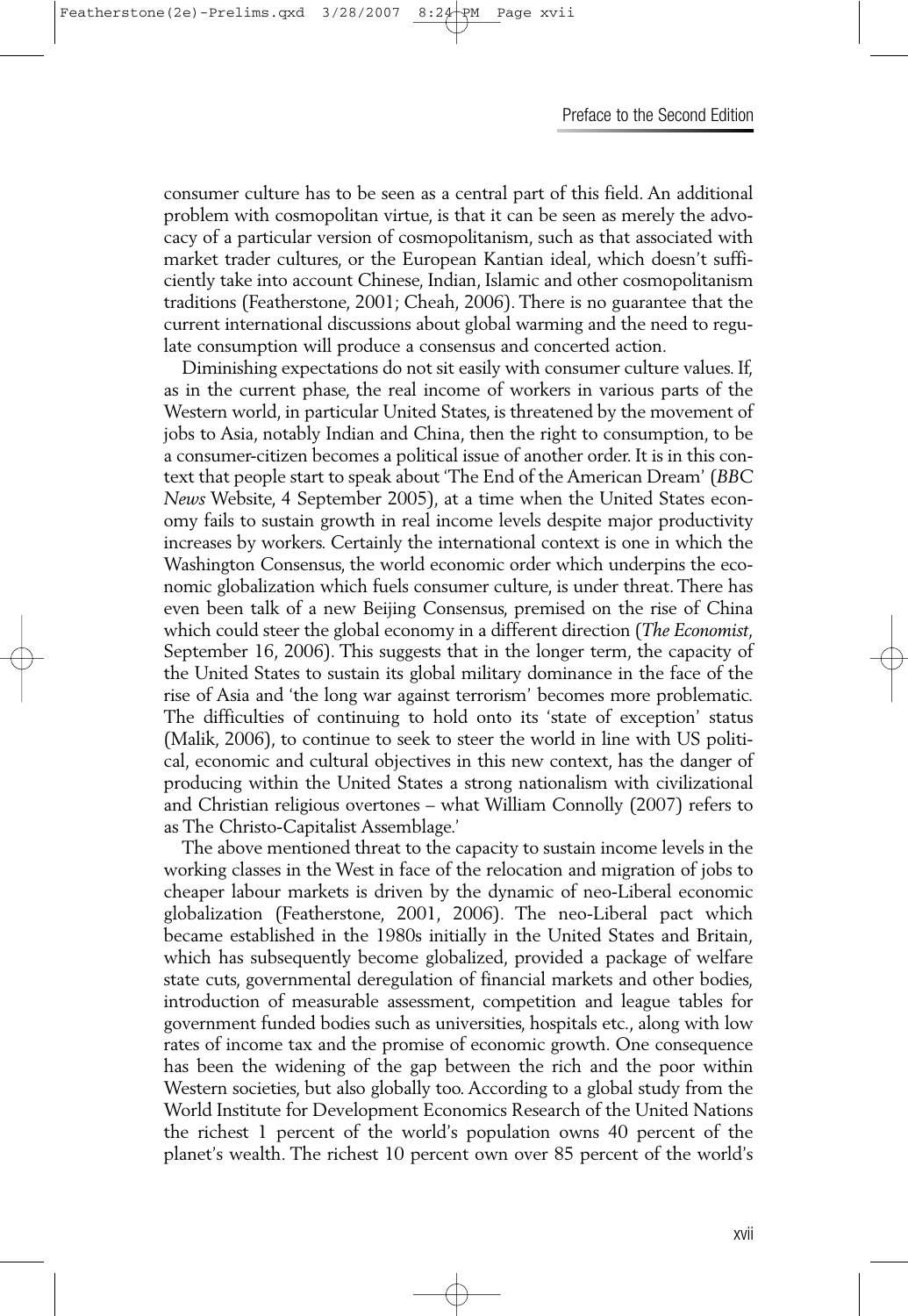assets, with over half the world's population owning barely 1 percent of the global wealth. This is a world in which over 800 million people go to bed hungry every night (Randerson, 2006). That those at the top end of the scale are able to increase their wealth more rapidly than people at the bottom is confirmed by *Forbes Magazine*, which mentions that there were 140 billionaires in the world 1986, 476 in 2003 and 793 in 2006. Their combined wealth amounts to \$2.6 trillion in December 2006 – up 18 percent since March 2006. They not only have a greater capacity to increase their capital accumulation, but to retain a level of invisibility in national surveys, and of course national income tax payments (see Parenti, 2002; Venn, 2006).

This is the world given over to 'liquid modernity,' (Bauman, 2000) and 'the new capitalism' (Sennett, 1999, 2006), in which capital and capitalists are mobile and have a much weaker sense of attachment to place and responsibility for local others. This diminished sense of local attachment has been referred to as 'the revolt of the elites,' (Lasch, 1996).At the bottom end, there are not only those who go hungry already mentioned above, but the dwellers in the expanding array of shantytowns in the urban areas and megacities of the global South. According to Mike Davis (2006:2) the 2006 urban population of 3.2 billion will expand to 10 billion by 2050, with almost all the growth in cities. Over 95 percent of this growth will occur in the urban areas of developing counties. This slum growth in the South, is most marked in Africa (Simone, 2004). The explosion of megacities outside the West, not only problematizes many of our assumptions about urban development, the 'slumification of the world' provides important challenges for consumer cultural analysis to understand different circuits of consumption.

The other point to note about the growth in the number of billionaires is the example they set for consumer culture lifestyles. The *Forbes* website has a section on lifestyle with details of luxury homes (you can take a photographic tour of the homes of 15 of the world's richest people), most expensive cars, megayachts, most expensive private islands, and how to travel like a billionaire (private jet, helicopter etc.). Luxury, is of course no stranger to consumer culture, and indeed, the visibility of luxury outside court societies, in the merchant groups in Asia as well as Europe can be seen as an important dynamic in developing the concern for new goods and a fashion system which drew in other groups (see discussion in new chapter on 'Modernity and the Cultural Question' in this new edition; also Burke, 1993; Berry, 1994; Berg and Clifford, 1999). It has been argued that today, as the pull of place and local status hierarchies diminish, the visibility of luxury in the media becomes a more potent reference point for people. Certainly the lifestyles of the rich and upper middle classes attract attention and television provides endless programmes which revolve around the improvement and furnishing of a stylish home, purchase of a second home, holiday planning, cars, fashion, celebrity events.The programmes endeavour to strike a balance between the interest in the lifestyles of celebrities, the new rich and the upper middle class, and the endeavours of 'ordinary people,' who seek improvement and transformation on a tight budget.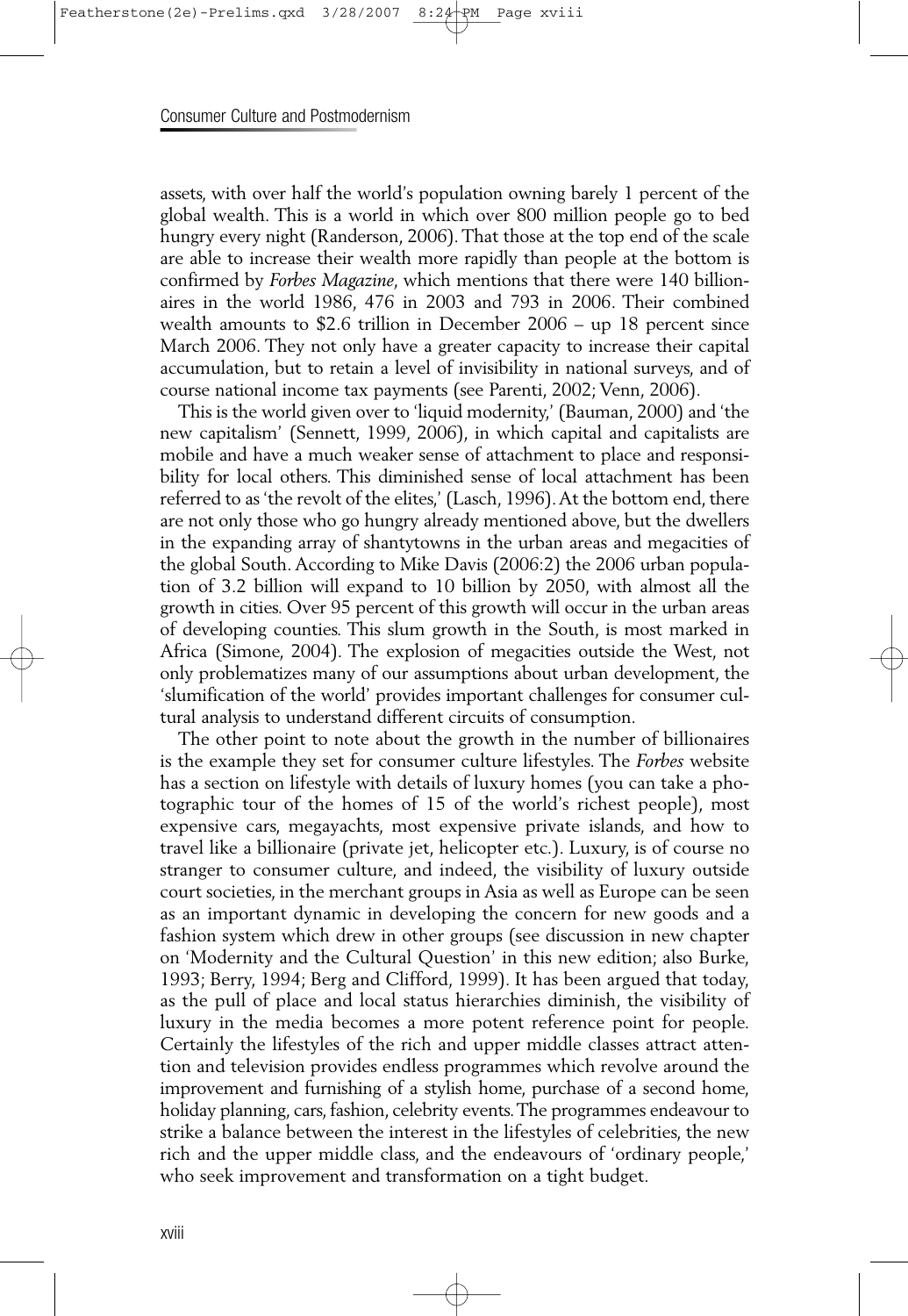The concept of transformation is still central to consumer culture, with magazines, advertising and television presenting an endless range of material on the transformation of lifestyle, living space, relationships, identities and of course, bodies (Featherstone, 1998, 1999). The body is presented as the central vehicle to the consumer culture good life: the source of pleasurable sensations which must be 'looked after,' (maintained, repaired and improved). Yet the body is also understood in terms of its image, as the visible indicator of the self, hence the attention given to 'the look,' (presentation, grooming, style). Celebrities, the new rich and middle class are presented as enjoying access to a whole array of personal body services. In the television transformation programmes 'ordinary' young adults and middle aged people are guided through rigorous fitness regimes, cosmetic surgery, learning makeup and body grooming, clothing sense and deportment to fit them out as a new person able to 'look ten years younger' (Featherstone, 1982, 2007). Yet for the vast majority of the less affluent in countries like the United States and the United Kingdom, with obesity levels hitting the 20-30 percent band, to successfully engage in such transformation regimes can seem impossibly distant goals. At the same time it is possible to point to World Health Organization data which shows that obesity levels in France are less than 7 percent, and in Japan they are much smaller still. Clearly, we cannot assume there is a common global consumer culture with uniform effects.

At the same time, if the tendencies noted by Reich (2006) with reference to the United States continue, then we can expect a further expansion of wealth in the top layers of the social structure and a shrinking of the middle layers, as well as shifts within the working class from manufacturing jobs to services. Specifically, he notes that symbol analysts (university educated knowledge professionals such as lawyers, engineers, accountants, journalists) have expanded to make up 20 percent of the workforce. But this group is suffering a decline in relation to what he refers to as the global symbol analysts (CEOs and CFOs of global corporations, and partners and executives in global investment banks, law firms and consultancies). The current tendency is a relative decline in income levels of the national as against the global symbol analysts, with the ones in the West facing greater competition from the expanding numbers of English-speaking graduates in China, India and other parts of the world. Most global symbolic analysts have been educated at elite universities and can work in English (unlike their national counterparts), as well as being at home moving around the circuit of global cities. They also help fuel the army of migrating service workers (cleaners, cooks, nannies, sex workers, many of them women) at the bottom end of the workforce. This latter group expands as a result of the outsourcing of service work from those in the middle and upper levels and includes the legions of maids who are on short term contracts with very limited employment rights (Cheah, 2007; Ehrenreich and Hochschild, 2003).

These tendencies are producing a more complex global consumer culture. New levels of luxury are evident at the top end of the social structure with a good deal of celebration of the lifestyles and consumption patterns of the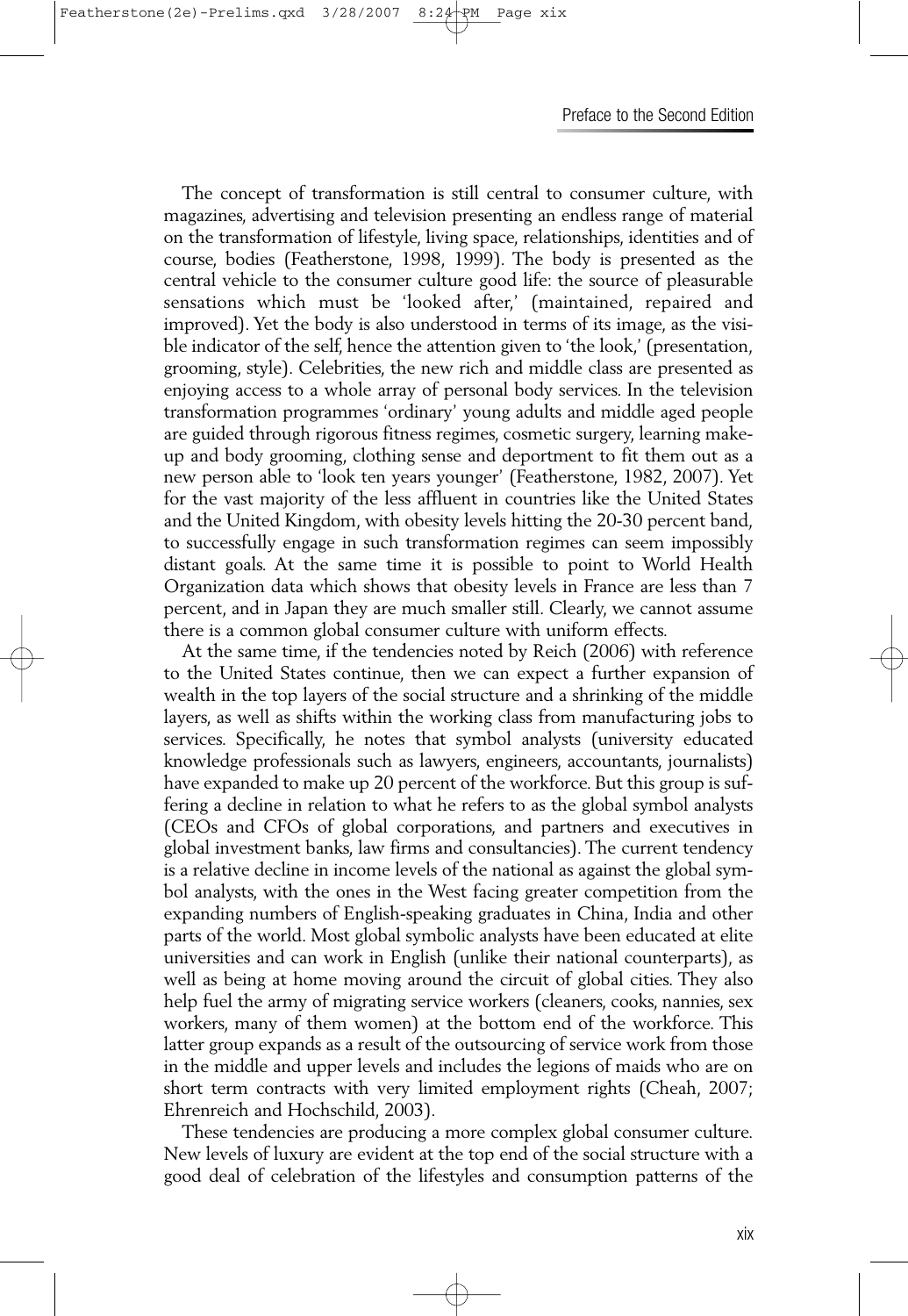rich. But for those below, who watch the celebrity and elite consumption in the media, their consumption is more the consumption of dreams, plus the occasional purchases of cheaper scaled-down luxuries. Financial institutions constantly bombard consumers in the United States, Britain and other countries, to sign up for easily accessible credit. Debt has long ceased to have the pejorative overtones it carried in 19<sup>th</sup> century moral tale novels. Asceticism, rationing and self-control do not fit well with consumer culture imagery of the good life. Credit became more readily available from the 1920s onwards in the United States as advertisers strove to overcome Puritan restraint and saving (Ewen, 1976). In the 1950s William White in his bestselling *Organization Man* (1956) reminded readers that 'thrift is now un-American' (Belk, 2004:80). Today, both national governments and individual consumers are encouraged to borrow excessively. Yet it would be a mistake to assume that this is a universal tendency on the one hand, or that economies or the planet can sustain an overall American-style consumer culture in the longrun, on the other. Certainly if we look at consumer culture in Japan it reveals a very different pattern, having a long history of sustained urban consumption and leisure with department stores, cinemas, dance halls, cafés, magazines and advertising developing in the 1920s (Tamari, 2006). Thrift and saving have always been central to modern Japanese consumer culture and it has proved exceedingly difficult to stimulate the economy with cheap credit, as attempted on a regular basis in the aftermath of the collapse of the 1980s bubble economy. This lack of enthusiasm for American-style consumption based on consumer debt and credit card spending, not only is evident in Japan and other parts of Asia, but also in France, Germany, and Italy and other Europe countries (Garon and MacLachlan, 2006).

There is, then, a greater awareness today of the costs of consumer culture, of the unsustainable implications of the generalization of the United States model to the rest of the world. The expansion of the Chinese and Indian economies are already bringing home the prospect of the growing ecological footprint of this third of humanity (see WWF Living Planet Report, 2000 for discussion of ecological footprints and the 3.5 planets needed if everyone in the world consumed like Americans). Yet as we have already mentioned above, the 'crisis' is by no means guaranteed to be recognised as such by all, or agreement reached, or solutions proffered. Few people are willing to contemplate reigning in their own consumption, to sacrifice for others, either on a personal or nation-state level. Western economies may well be obsessed with a 'growth fetish,' yet it is hard to imagine a return to a 'stationary state' or move to a 'post-growth society' as advocated in the past by John Stuart Mill, Maynard Keynes and others (Hamilton, 2003). Certainly it means abandoning the obsession with realising the 'dreams of abundance,' which was central to twentieth century American society as it sought to leave behind forever the 'era of scarcity' (Lears, 1998: 453). Yet rather than abandon the notion of abundance, Lears (1998: 466) argues, we should consider the cultivation of 'psychic abundance,' and 'seek to abolish time famine and to create genuine leisure by abandoning obsessions with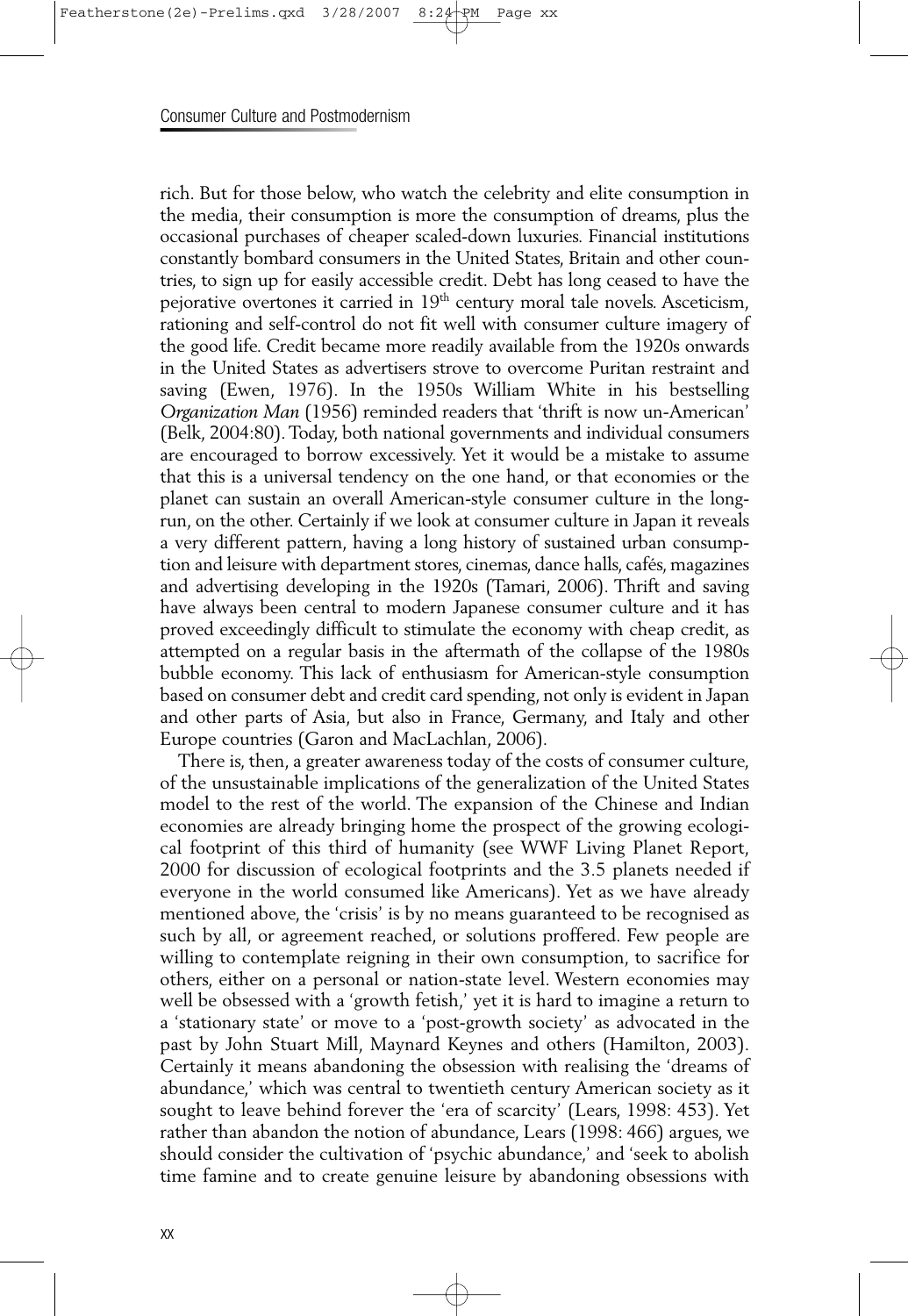productivity.' This takes us into the debates about the 'art of living,' and the various modes of care of the self, ethical conduct and 'sociality with things,' which could provide alternatives to our high material consumption, mobility and travel, way of life (Featherstone, 1992, 1995).

Yet, not all consumption needs to involve the consumption of material goods, and not all fascination with new sensations and invention needs to be fed through the commodity market process. The Internet and new forms of communications technology have started to open up the potential for greater immaterial consumption (this is based on the notion of immaterial labour developed by Tarde and others; see discussion in Lazzarato, 2007; Terranova, 2007; Toscano 2007). When we read a book, we use, or 'consume' something which is still available for others and involves little additional energy or cost. Public libraries are institutions based upon this model, as are the various forms of free and commercial downloads of information, images, movies and data from the Internet. Consumer culture necessarily promotes ambivalence, it offers a world beyond scarcity and hardship, the dream of abundance, yet its modus operandi is through the commodity form, the calculus of monetary value. It encourages a calculating hedonism, a cost-benefit analysis of pleasure, time and other people. Yet it also encourages a calculus of public policies, the consequences of growth, along with the costs to other forms of life and the planet, of our actions.

#### Life after Postmodernism…

Postmodernism has fared less well over the last 20 years than consumer culture in the social sciences and humanities.This is hardly unexpected, as the opening chapter on 'The Pursuit of the Postmodern' indicates, from the very start there were many who proclaimed it to be a short-run fad and were already talking about 'post-postmodernism'. Yet, there continues to be an interest in postmodernity. As this book firmly suggests there is need to distinguish carefully between the different filiation lines of the various members of the family of terms which spring from the postmodern. The key influential terms was of course postmodernism, an intellectual and artistic movement with clear social roots. To scale up the attribution of the characteristics associated with postmodernism to an epochal shift, has always seemed problematic. The discovery of the dynamics, the 'where, when, who and how many,' of the postmodern, when defined as a mode of experience or set of practices that can be attributed to specific groups of people and pinned down in time and space, has always been challenging. Nevertheless, various definitions of postmodernity have been made and some researchers see it is having been clearly established through empirical research which provides evidence that the advanced societies are going through a process of 'postmodernization,' through the spread of post-scarcity values (Ingelhardt, 1997). Like many variations of modernization theory, there is often the implicit assumption that researchers have discovered cutting edge cultural changes in 'advanced societies,' which will be replicated elswhere around the world.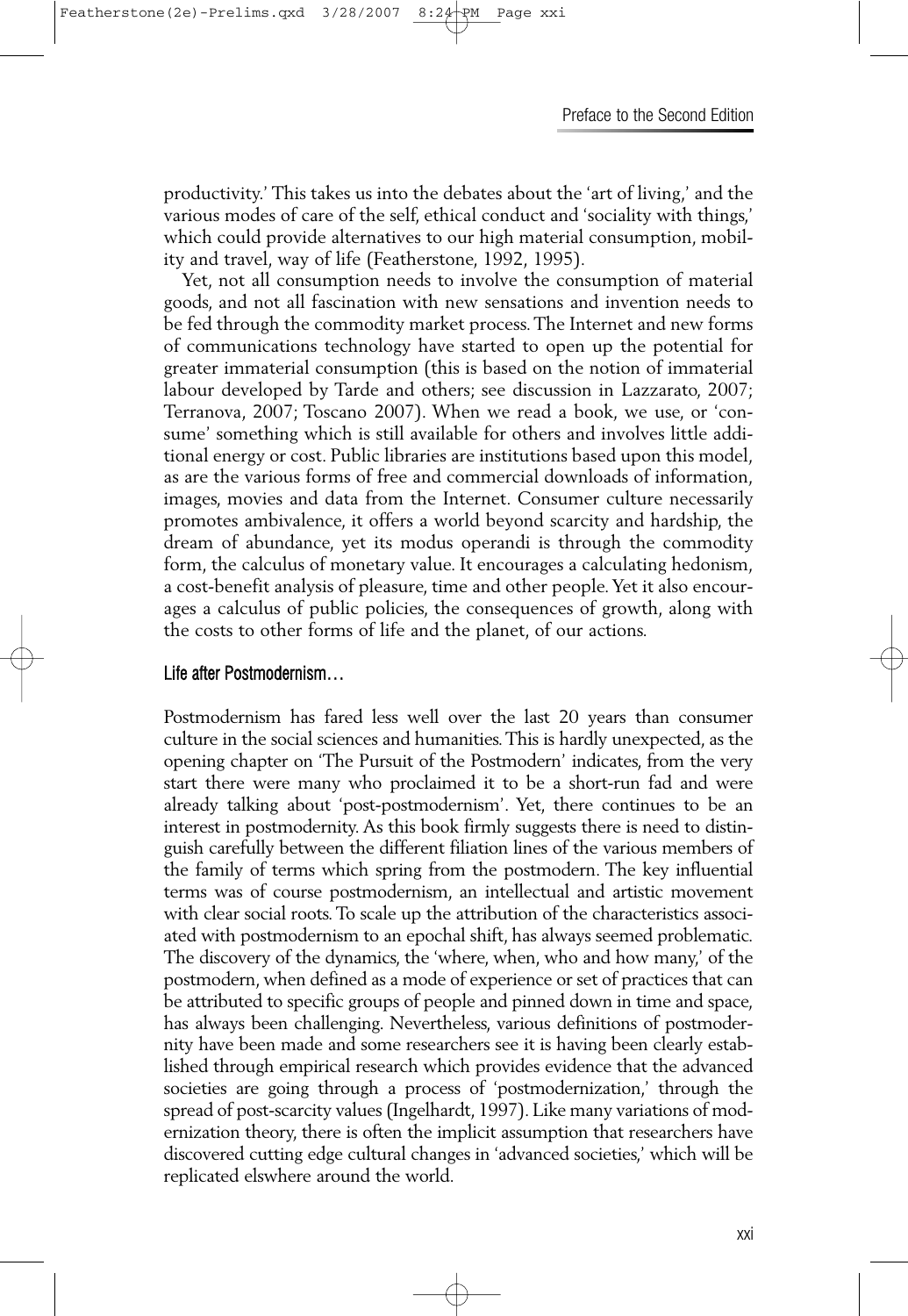There are, then, dangers that the postmodern will be read, as an extension of the modernization theory problematic. Johann Arnason (2001: 131), for example, writing in favour of 'multiple modernities,' notes that the 'idea of an ongoing and innovative pluralization of modernity is obviously incompatible with postmodernist positions, and it gives a specific twist to the critique of postmodernism: those who consigned modernity to the past based their claims on misguided notions of a uniform pattern embodied in a whole historical epoch' (the topic of multiple and alternative modernities is addressed in the new chapter in this book on 'Modernity and the Cultural Question'). Arnason's attempt to pluralize modernity and step down from the authority of higher level concepts and Eurocentric models of history is to be applauded. He goes on to tell us that the ideal of multiple modernities rules out the notion of globality as a general condition characteristic of a new epoch, and then outlines a number of criticisms of modernization theory and by implication postmodernization theory. These include: the move away from uniform structures to the recognition of greater diversity; the caution against the building of Northwest European 'vanguard' societies into basic concepts in favour of more historical exploration; the doubt that there can be a unifying project of modernity; that civilizational differences provide key differentiating factors amongst modernities. It is interesting to note that all these factors, bar perhaps the last one, would not be at all difficult to incorporate into many of the positions which thrived in the opening developed by postmodernism. Certainly those who work in social and cultural theory who draw upon the writings of Foucault, Derrida, Lyotard, the postcolonial inspired writings of Chakrabarty, Mbembe, Said, Sakai, Spivak and others, would not find these positions problematic. Rather, the question would, I suspect, tend to revolve around the issue of what is at stake in the move from the conception of a singular modernity to multiple modernities or postmodernity/postmodernism. However much there has been an understandable reaction to 'anything goes' variants of postmodernism, it is important to recognise the productive side of the declassificatory orientation ushered in by the postmodern.

A key aspect of the unstable conceptual field opened up by the postmodern, then, is to question linear metanarratives and assumption of ordered historical development. There are clearly many genealogies of the postmodern and when one looks into its use in different societies around the world, the term fulfils different needs within particular local contexts (for a history of the postmodern see Bertens, 1995). To take the example of Japan, the postmodern became a short-lived fashionable term in the 1980s at the time of Japanese economic growth (the bubble economy) in which Japan threatened to outpace the United States and Japanese intellectuals and academics were delving into history to discover Japanese difference and distance Japan from the West: the 'always already' postmodern of Tokugawa Japan (Gluck, 1998; see discussion in the 'Modernity and the Cultural Question' chapter of this book). In China, postmodernism was introduced from the West through interest in the writings of Derrida, Foucault, Barthes and others in the 1980s. It was taken up as a strong critique of both the state modernization project and modernism,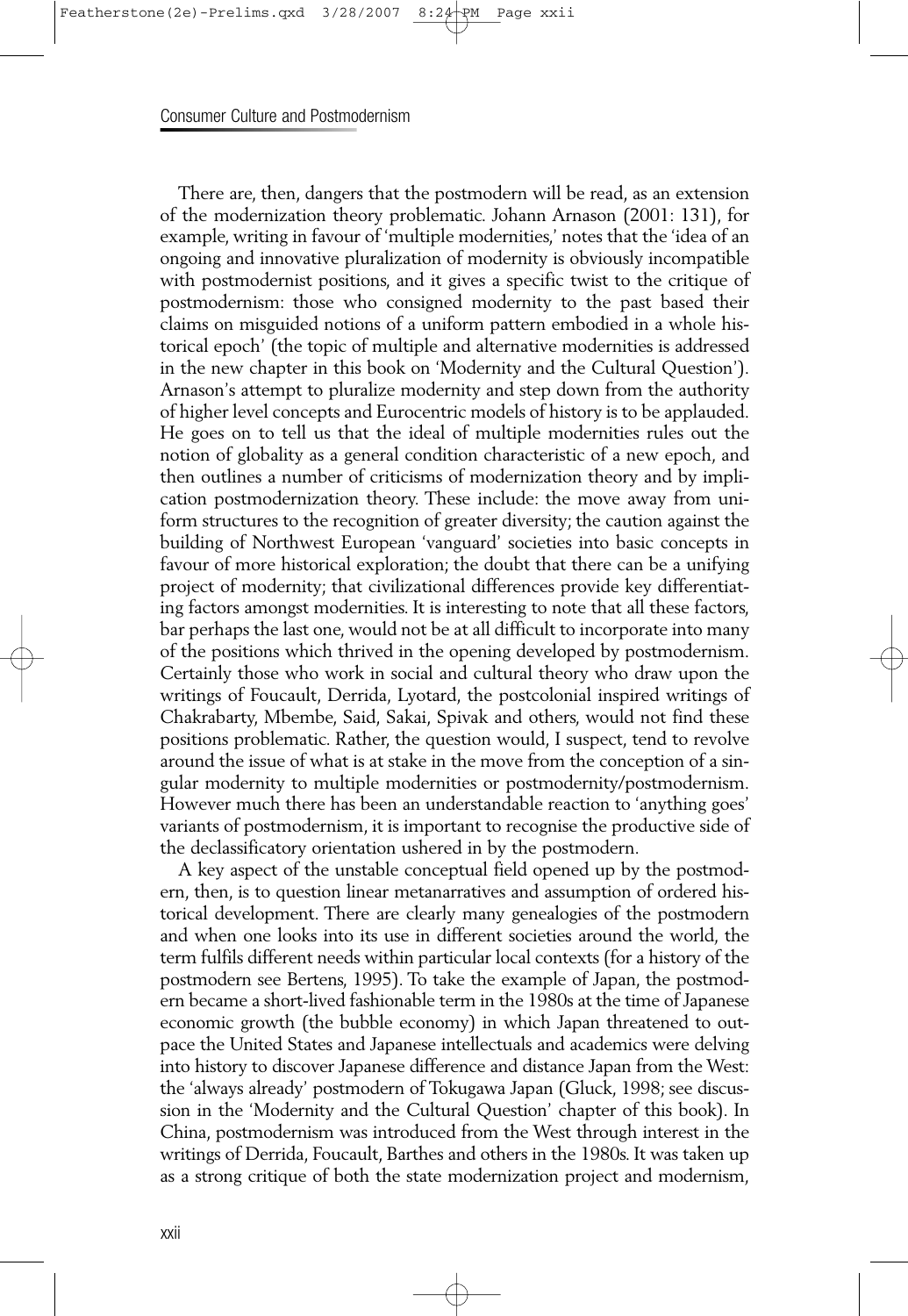which was also seen as legitimate. After 1989 postmodernism could be discussed more openly and after 1992 with the economic reforms and the development of consumer culture, postmodernism had a new space to develop in. The rapid expansion of the Chinese economy in the 1990s, the urbanization of Shanghai and Beijing, offered new postmodern architecture, the expansion of television and advertising media and consumer culture in general, led to a new sense of experience which could not be recovered into the traditional communist party vision of modernization (see Chen, 2006; also Dirlik and Zhang, 2000). The different use of postmodernism in both China and Japan, points to the importance of understanding the local context to get the sense of what is at stake in the term postmodernism, which although given global impetus, clearly has a wide range of local inflections around the world.

The Chinese example suggests an interesting sociology of knowledge account of the reception of postmodern. A process, which was incidentally furthered in its earlier phase by the regular visits of Frederic Jameson to Beijing which helped stimulate a new generation of Chinese intellectuals to read his works and influential ideas on postmodernism (Dirlik and Zhang, 2000: 1). It is also worth adding that the Chinese translation of this book, *Consumer Culture and Postmodernism,* which was published in 2000, also proved timely not only in terms of its references to Western debates on postmodernism, which were useful background to the discussions in China, but also in terms of the chapters on consumer culture. The dramatic growth of the Chinese economy since the 1990s has encouraged the development of consumer culture within China and opened up many questions for intellectuals and academics about the direction Chinese society should take and both the critical potential and social limitations of consumer culture. The globalization process is making us more aware of the reception of works around the world and the changing structure of the global knowledge economy. If, as Naoki Sakai (2001) argues, theoretical knowledge can be seen as flowing out from Western centres and data flowing back from the rest of the world, this process is becoming more complex. Not only through the continuing expansion of Western knowledge institutions such as universities, publishing houses and media conglomerates to set up branches and franchises in the rest of the world, to cater for the growing global market for English-speaking symbol analysts Reich (2006) speaks about. But there are also signs of the emergence of other centres of knowledge production and formation around in the world, China being the most prominent example. The contemporary rise of China certainly poses interesting questions for Western- centred genealogies of modernity and threatens to declassify some of the disciplinary conceptual hierarchies.

#### A New Sociology of Knowledge

This question of the various interests and power balances which structure the processes of global knowledge formation, has been one which has been taken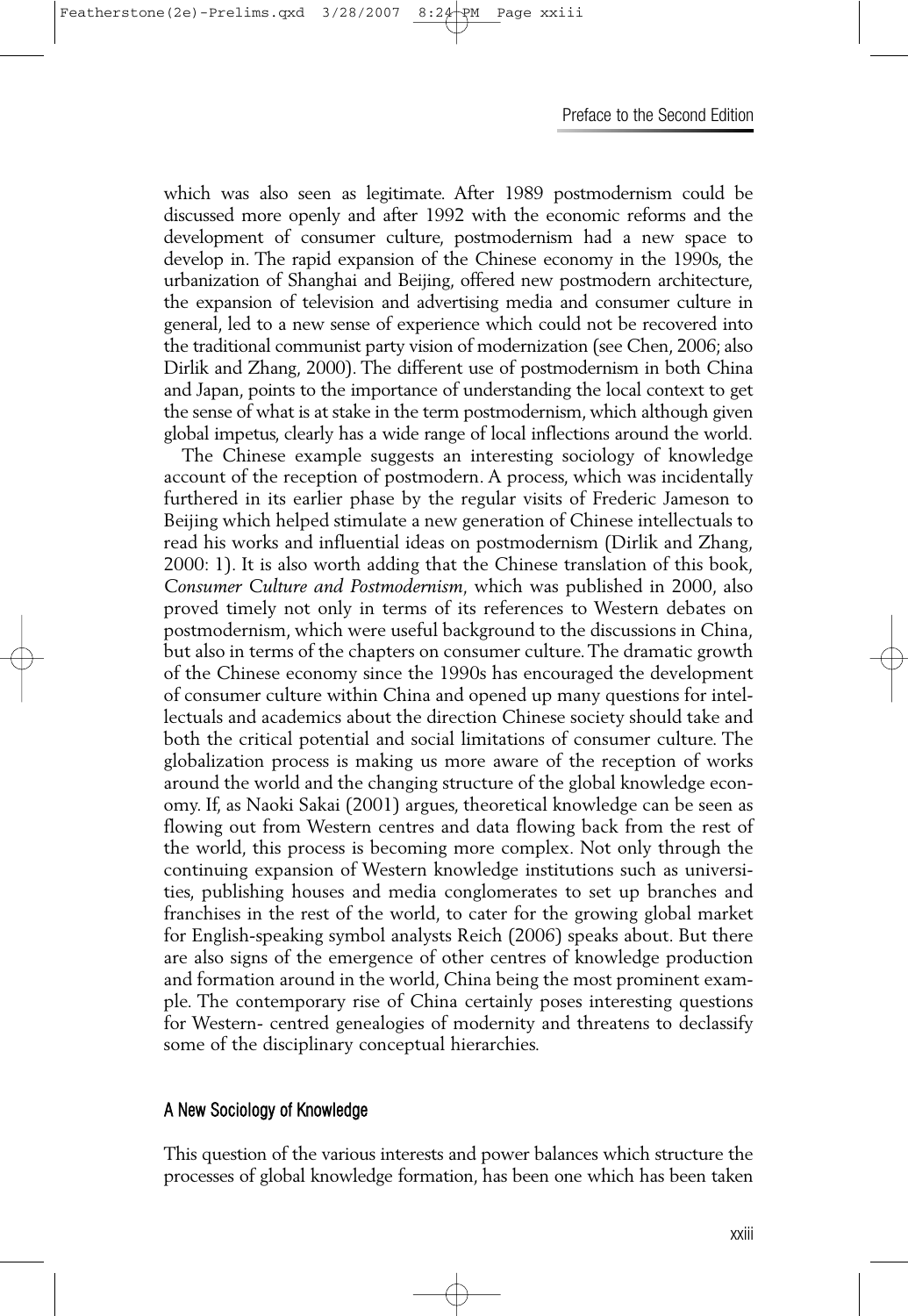up in recent years in *Theory, Culture & Society*, with the first volume of the *Theory, Culture & Society* New Encyclopaedia Project on Problematizing Global Knowledge published in 2006, as a TCS special issue. This is the first of a number of planned volumes which include: megacities, media, food, religion, consumer culture. The aim of the project is to use the encyclopaedia form to rethink the formation of knowledge under the impact of globalization and digitalization. These processes not only increase the storage, scope and speed of access to knowledge, making more content available. They also provide new opportunities to problematize existing disciplinary classifications by providing new spaces for counter-examples, dialogue and critical reflection. In effect they can encourage de-classification moves and challenges to the authority of existing knowledge (see Featherstone, 2006, Featherstone and Venn, 2006).The Problematizing Global Knowledge volume is interesting not only through the use of supplements, which deconstruct the authority of entries and provide additional content from different parts of the world, but for its theoretical reflection on knowledge. Many things have happened after postmodernism initiated a new wave of critical reflection on the formation of knowledge and culture in the 1980s. Postcolonialism in particular has deepened the critique of Eurocentric knowledge and sought to provide alternative genealogies of national and global histories (Chakrabarty, 2000; Houtondji, 2002; Mbembe, 2001; Venn, 2006). Other important theoretical tendencies which have been addressed within *Theory, Culture & Society,* include: complexity theory (Urry, 2005), Derridian deconstruction (Turner, 2005; Venn, 2005); posthumanism (Gane, 2006; Braidotti, 2006); the new vitalism, inspired by Deleuze, Negri and others which has led to a revival of interest in Henri Bergson (Fraser et al, 2005; Lash, 2005, Lazaratto, 2007; 2006; Olma, 2007; the recent attempt to develop a new Deleuzian-inspired philosophy of the social science by de Landa, 2006, also deserves mentioning). A number of pieces in the Problematizing Global Knowledge volume, notably those which deal with assemblage, event, the unclassifiable, translation, the knowledge apparatus, method, media theory, life, experience, global assemblage, global sovereignty and archive, favour a more processual and contingent theory of knowledge formation. Postmodernism, then may have been eclipsed in significance, yet the theoretical impulse it provided, has encouraged the search for alternative modes of critical knowledge formation.

Given the period of time which has elapsed since the publication of *Consumer Culture and Postmodernism,* it was a pleasant surprise to be asked by Sage Publications to bring out a second edition.The book has sold well and has been translated into over ten languages, which suggests that a good number of people have found it useful. My involvement in the journal *Theory, Culture & Society*, which was started in 1982, has been central to the development of my ideas on postmodernism and the book clearly shows the influence of that heady 'adventure of ideas' in the first decade of the journal's life. As editor I

\*\*\*\*\*\*